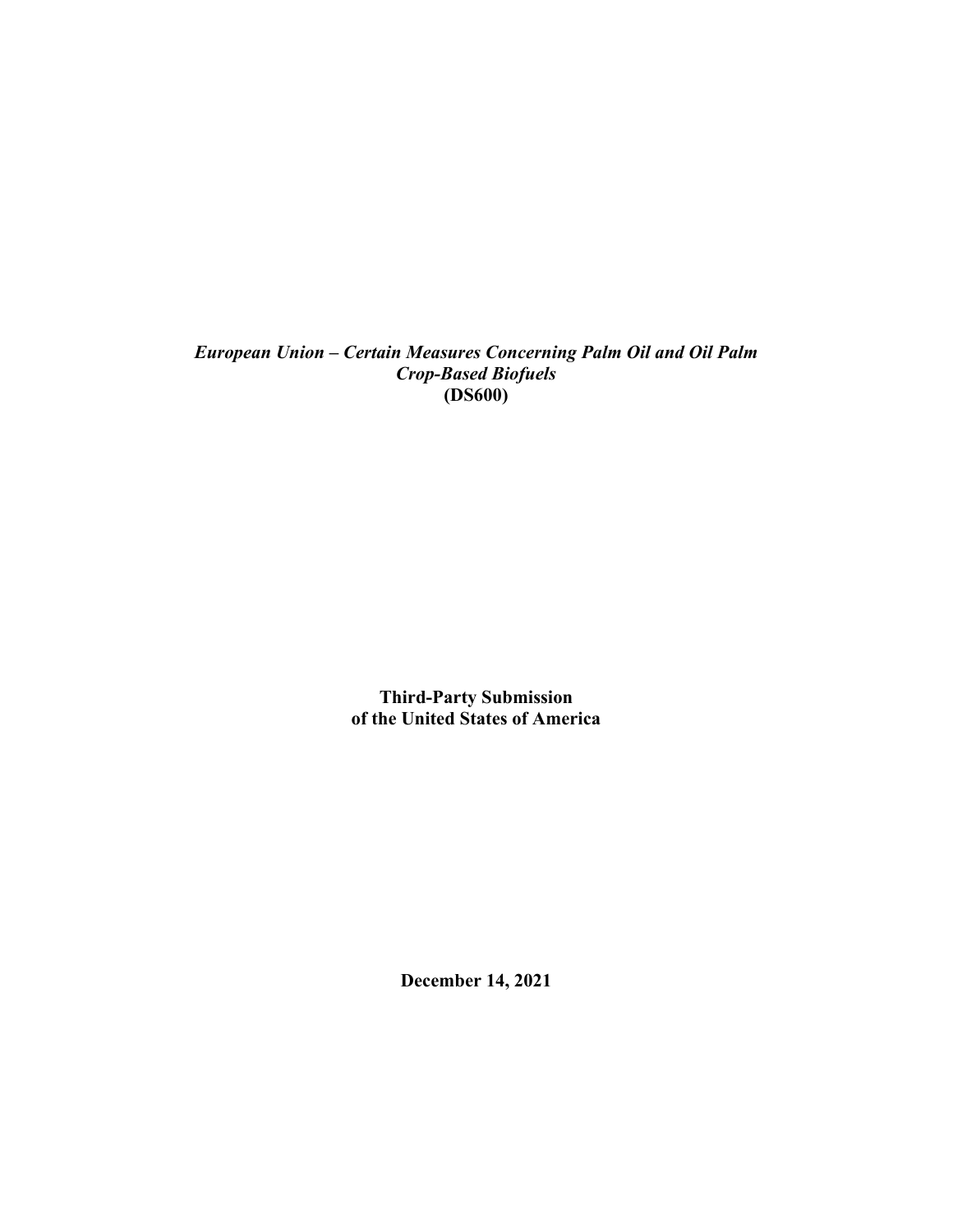## **TABLE OF CONTENTS**

| $\mathbf{I}$ . |    |  |  |  |
|----------------|----|--|--|--|
| $\Pi$ .        |    |  |  |  |
|                | A. |  |  |  |
|                | B. |  |  |  |
|                | C. |  |  |  |
|                | D. |  |  |  |
| III.           |    |  |  |  |
| IV.            |    |  |  |  |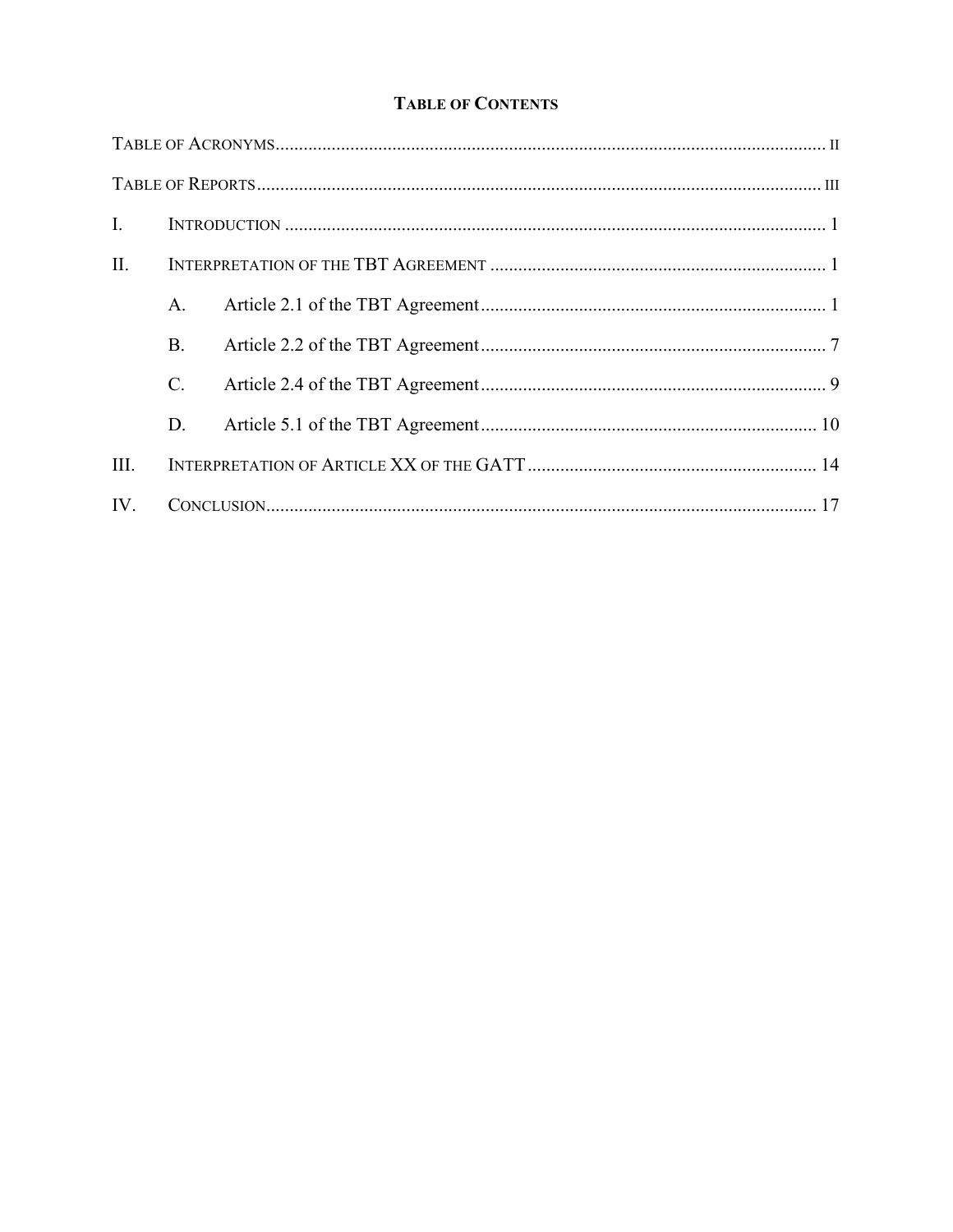# **TABLE OF ACRONYMS**

| Acronym              | <b>Full Name</b>                         |
|----------------------|------------------------------------------|
| CAP                  | <b>Conformity Assessment Procedure</b>   |
| <b>GATT</b>          | General Agreement on Trade and Tariffs   |
| <b>ILUC</b>          | Indirect land use change                 |
| <b>TBT</b> Agreement | Agreement on Technical Barriers to Trade |
| <b>WTO</b>           | World Trade Organization                 |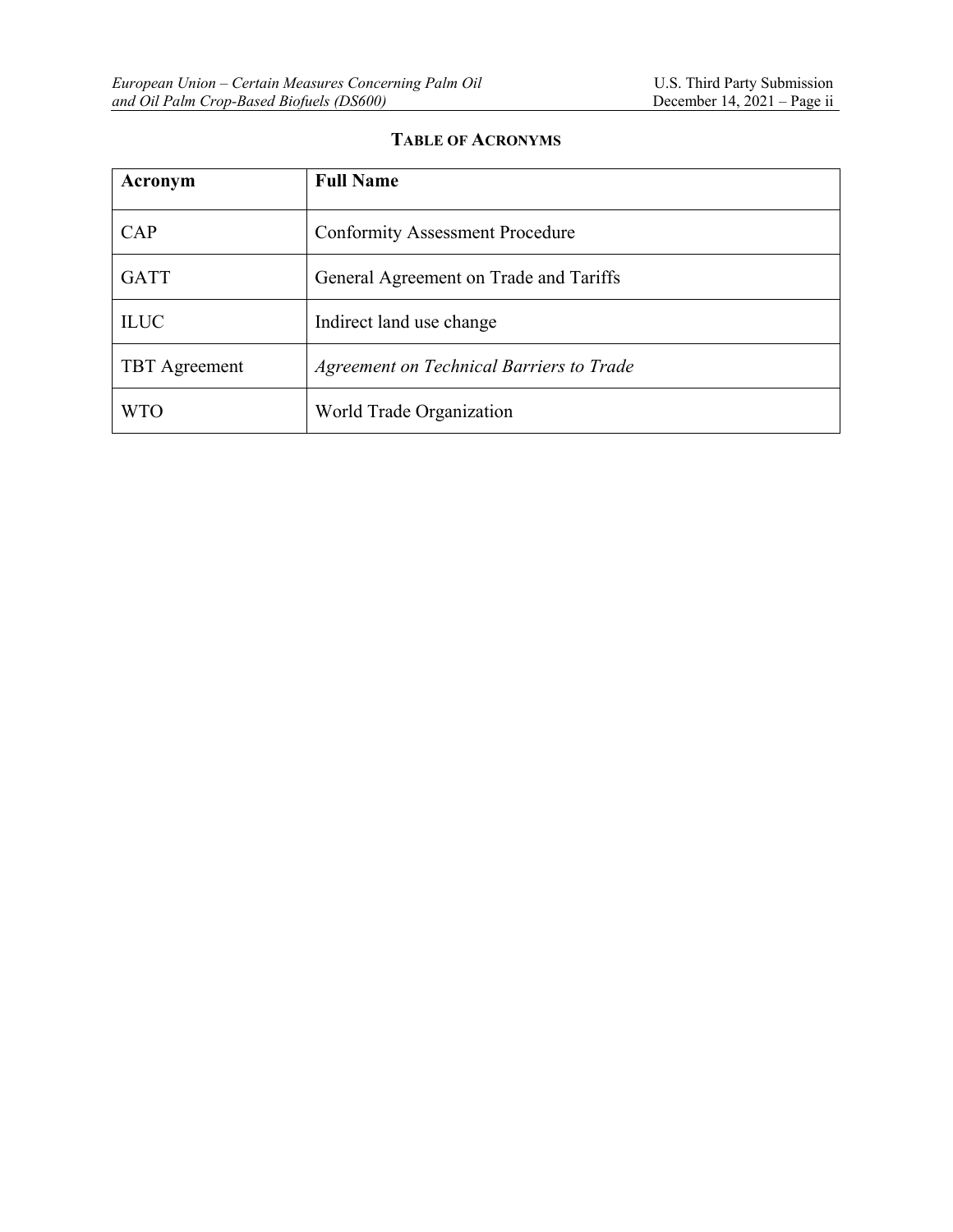| <b>Short title</b>                          | <b>Full Citation</b>                                                                                                                                                                                                                                       |
|---------------------------------------------|------------------------------------------------------------------------------------------------------------------------------------------------------------------------------------------------------------------------------------------------------------|
| Australia – Apples<br>(AB)                  | Appellate Body Report, Australia – Measures Affecting the<br>Importation of Apples from New Zealand, WT/DS367/AB/R,<br>adopted 17 December 2010                                                                                                            |
| Australia - Tobacco<br>Plain Packaging (AB) | Appellate Body Report, Australia - Certain Measures on<br>Concerning Trademarks, Geographical Indications and Other<br>Plain Packaging Requirements Applicable to Tobacco Products<br>and Packaging, WT/DS435/AB/R, WT/DS441/AB/R, adopted 29<br>June 2020 |
| Brazil – Retreaded<br><i>Tyres</i>          | Appellate Body Report, <i>Brazil – Measures Affecting Imports of</i><br>Retreaded Tyres, WT/DS332/AB/R, adopted 17 December 2007                                                                                                                           |
| $Canada - Aircraft$<br>(AB)                 | Appellate Body Report, Canada - Measures Affecting the Export<br>of Civilian Aircraft, WT/DS70/AB/R, adopted 2 August 1999                                                                                                                                 |
| $Canada - Autos (AB)$                       | Appellate Body Report, Canada – Certain Measures Affecting the<br>Automotive Industry, WT/DS139/AB/R, WT/DS142/AB/R,<br>adopted 19 June 2000                                                                                                               |
| $China - Rare$ Earths<br>(AB)               | Appellate Body Report, China – Measures Related to the<br>Exportation of Rare Earths, Tungsten, and Molybdenum,<br>WT/DS431/AB/R; WT/DS432/AB/R; WT/DS433/AB/R, adopted<br>19 June 2000                                                                    |
| $China - Raw$<br>Materials (AB)             | Appellate Body Reports, China - Measures Related to the<br>Exportation of Various Raw Materials, WT/DS394/AB/R /<br>WT/DS395/AB/R / WT/DS398/AB/R, adopted 22 February 2012                                                                                |
| $DR-Cigareites (AB)$                        | Appellate Body Report, Dominican Republic - Measures<br>Affecting the Importation and Internal Sale of Cigarettes,<br>WT/DS302/AB/R, adopted 25 April 2005                                                                                                 |
| $EC-Asbestos (AB)$                          | Appellate Body Report, European Communities - Measures<br>Affecting Asbestos and Products Containing Asbestos,<br>WT/DS135/AB/R, adopted December 3, 2001                                                                                                  |
| $EC - Large Civil$<br>Aircraft (AB)         | Appellate Body Report, European Communities and Certain<br>member States - Measures Affecting Trade in Large Civil<br>Aircraft, WT/DS316/AB/R, adopted 18 May 2011                                                                                         |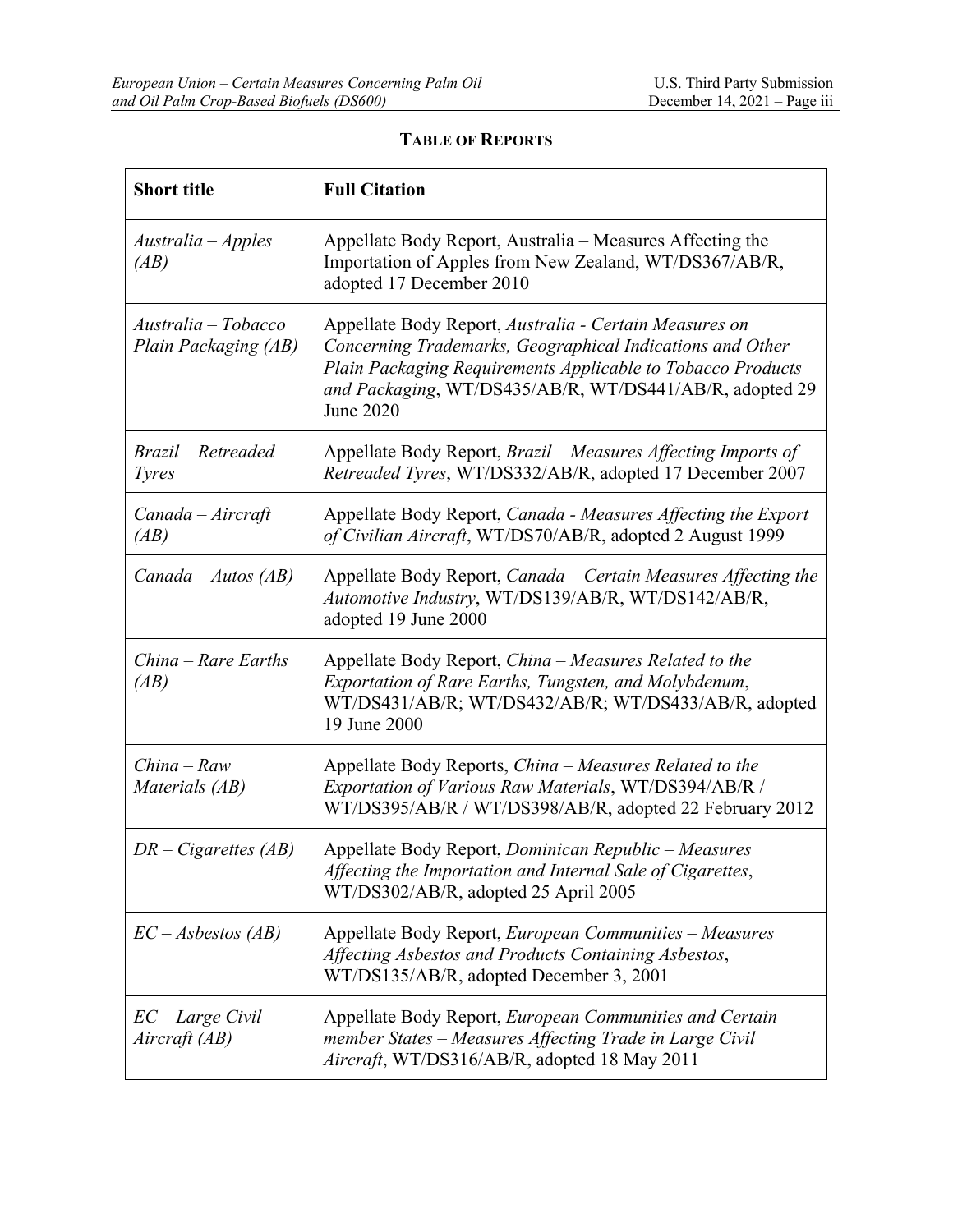| $EC-Sardines (AB)$                                               | Appellate Body Report, European Communities - Trade<br>Description of Sardines, WT/DS231/AB/R, adopted 23 October<br>2002                                                                                                                           |
|------------------------------------------------------------------|-----------------------------------------------------------------------------------------------------------------------------------------------------------------------------------------------------------------------------------------------------|
| EC – Seal Products<br>(AB)                                       | Appellate Body Reports, European Communities - Measures<br>Prohibiting the Importation and Marketing of Seal Products,<br>WT/DS400/AB/R / WT/DS401/AB/R, adopted 18 June 2014                                                                       |
| EC – Seal Products<br>(Panel)                                    | Panel Reports, European Communities - Measures Prohibiting<br>the Importation and Marketing of Seal Products, WT/DS400/R /<br>WT/DS401/R / and Add. 1, adopted 18 June 2014, as modified by<br>Appellate Body Reports, WT/DS400/AB/R; WT/DS401/AB/R |
| $Korea - Beef(AB)$                                               | Appellate Body Report, Korea - Measures Affecting Imports of<br>Fresh, Chilled and Frozen Beef, WT/DS161/AB/R;<br>WT/DS169/AB/R, adopted 11 December 2000                                                                                           |
| $US - Clove Cigarettes$<br>(AB)                                  | Appellate Body Report, United States - Measures Affecting the<br>Production and Sale of Clove Cigarettes, WT/DS406/AB/R,<br>adopted 24 April 2012                                                                                                   |
| US – COOL (Article<br>21.5) (AB)                                 | Appellate Body Reports, United States - Certain Country of<br>Origin Labelling (COOL) Requirements - Recourse to Article<br>21.5 of the DSU by Canada and Mexico, WT/DS384/AB/R /<br>WT/DS386/AB/R, adopted 29 May 2015                             |
| $US-FSC(AB)$                                                     | Appellate Body Report, United States - Tax Treatment for<br>"Foreign Sales Corporations", WT/DS108/AB/R, adopted 24<br>February 2000                                                                                                                |
| US – Large Civil<br>Aircraft (2 <sup>nd</sup><br>Complaint) (AB) | Appellate Body Report, United States - Measures Affecting<br>Trade in Large Civil Aircraft - Second Complaint,<br>WT/DS353/AB/R, adopted 12 March 2012                                                                                              |
| $US - Shrimp(AB)$                                                | Appellate Body Report, United States – Import Prohibition of<br>Certain Shrimp and Shrimp Products, WT/DS58/AB/R, adopted<br>12 October 1998                                                                                                        |
| $US - Softwood$<br>Lumber IV (AB)                                | Appellate Body Report, United States - Final Countervailing<br>Duty Determination with respect to certain Softwood Lumber<br>from Canada, WT/DS257/AB/R, adopted 19 January 2004                                                                    |
| $US$ – Tuna II (Mexico)<br>(AB)                                  | Appellate Body Report, United States - Measures Concerning the<br>Importation, Marketing and Sale of Tuna and Tuna Products,<br>WT/DS381/AB/R, adopted 13 June 2012                                                                                 |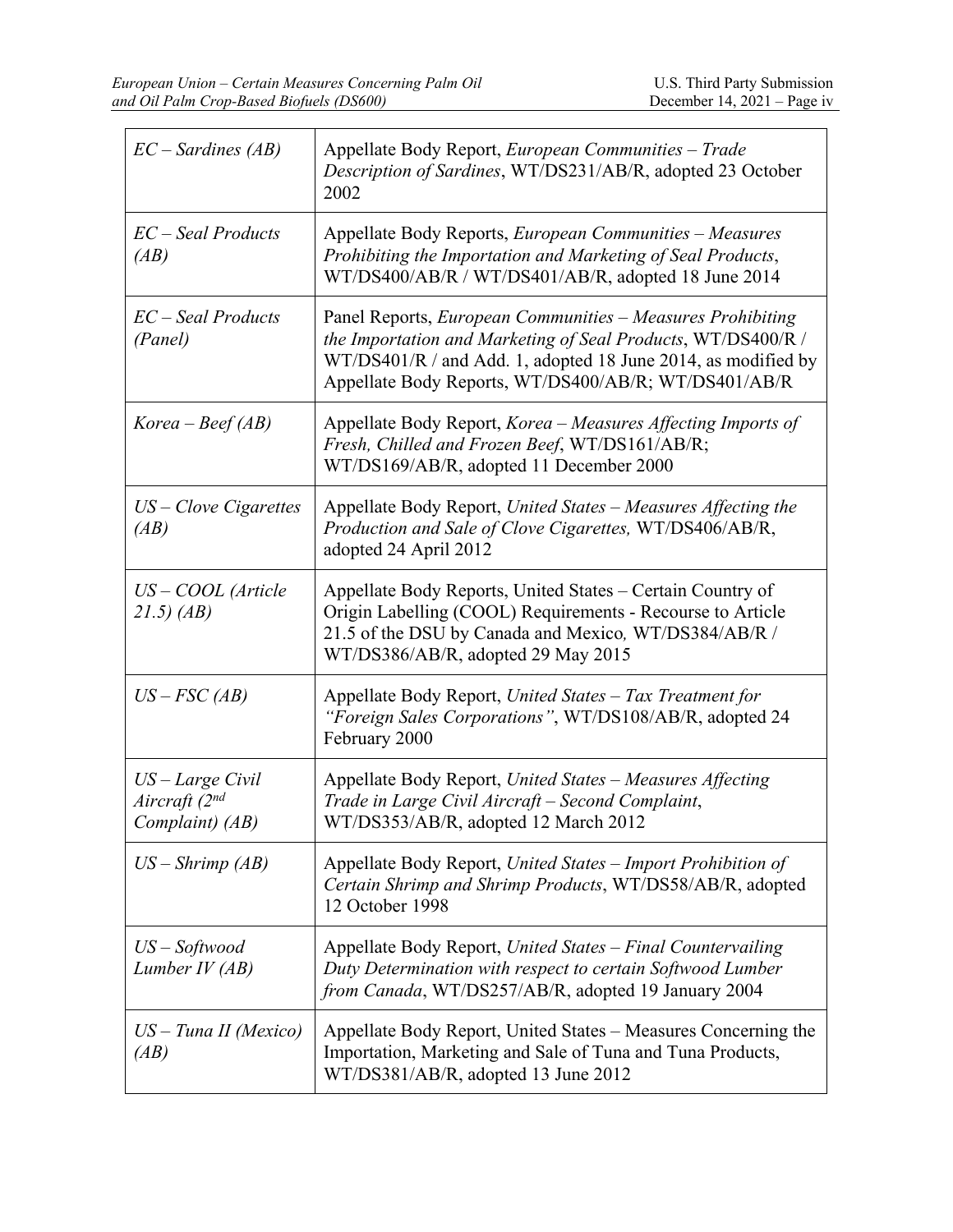| $US$ – Tuna II (Mexico)<br>(Panel)     | Panel Report, United States – Measures Concerning the<br>Importation, Marketing and Sale of Tuna and Tuna Products,<br>WT/DS381/R, adopted 13 June 2012, as modified by Appellate<br>Body Report WT/DS381/AB/R |
|----------------------------------------|----------------------------------------------------------------------------------------------------------------------------------------------------------------------------------------------------------------|
| $US - Wood$ Shirts and<br>Blouses (AB) | Appellate Body Report, United States – Measure Affecting<br>Imports of Woven Wool Shirts and Blouses from India,<br>WT/DS33/AB/R, adopted 23 May 1997, and Corr. 1                                             |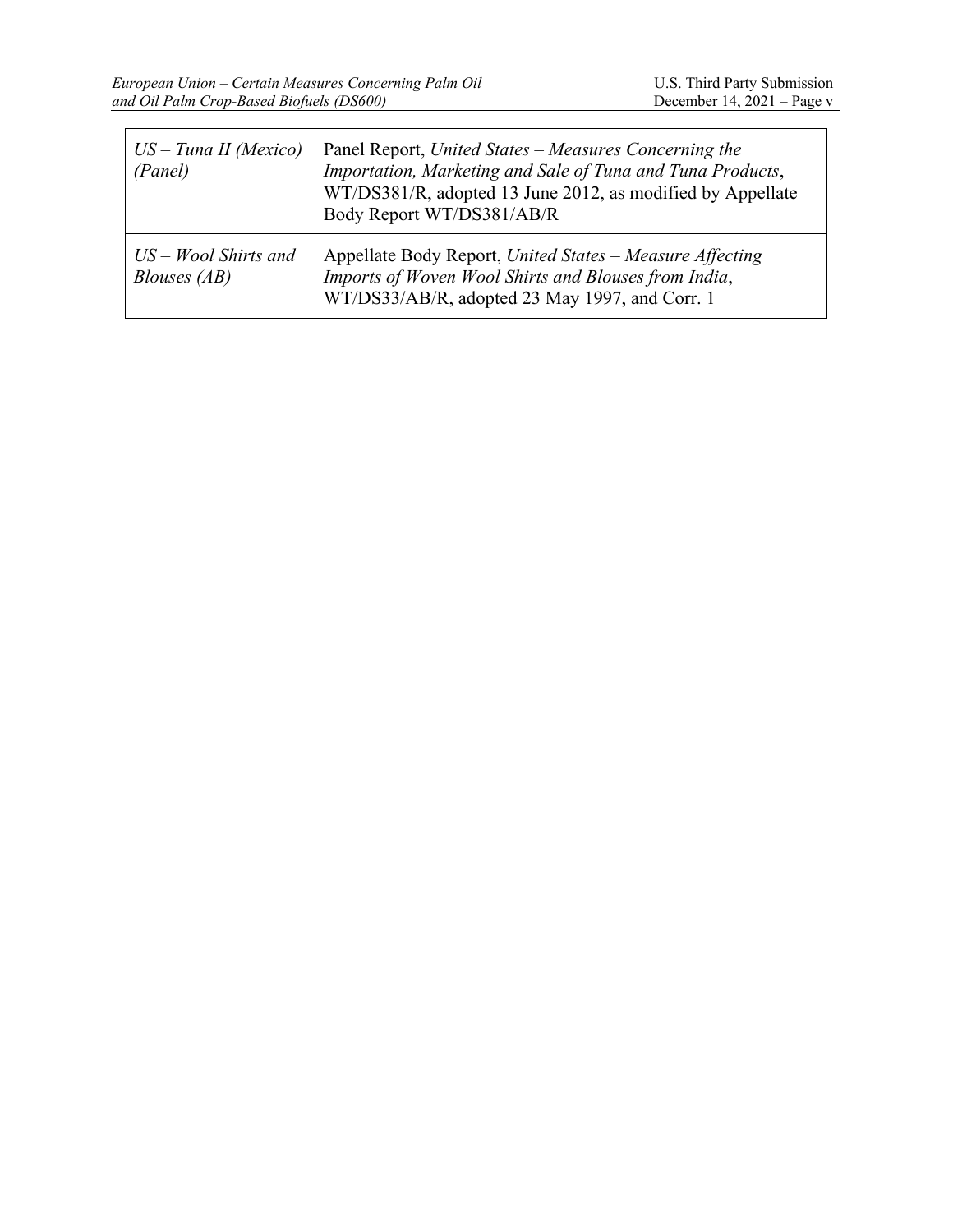## **I. INTRODUCTION**

1. The United States welcomes the opportunity to provide its views on certain issues raised in this dispute. The United States has a strong interest in the proper interpretation of the *Agreement on Technical Barriers to Trade* ("TBT Agreement") and the *General Agreement on Trade and Tariffs* ("GATT"). In this third-party submission, the United States provides its view of the proper legal interpretation of Articles 2.1, 2.2, 2.4, and 5.1 of the TBT Agreement and Article XX of the GATT.

2. In this dispute, Malaysia is challenging a series of EU measures that caps, and ultimately will phase out, the use of palm oil-based biofuel for the purposes of meeting renewable energy targets. This, according to Malaysia, will effectively eliminate the European Union as a market for palm oil-based biofuels. The European Union purportedly passed these measures to decrease its consumption of biofuels with a propensity to create environmentally harmful indirect land use change (ILUC). We refer to these measures as the "the High ILUC Risk Cap." Malaysia also is challenging a French biofuel tax discount, which does not apply to palm oil-based biofuels, but does apply to other crop-based biofuels, as well as certain Lithuanian measures.

## **II. INTERPRETATION OF THE TBT AGREEMENT**

## **A. Article 2.1 of the TBT Agreement**

3. Malaysia claims that the High ILUC Risk Cap breaches Article 2.1 of the TBT Agreement because it accords "to Malaysia's oil palm crop-based biofuel imported into the EU treatment less favourable than that accorded to 'like products' imported into the EU from other countries and to domestic 'like products'."<sup>1</sup> Article 2.1 of the TBT Agreement states:

Members shall ensure that in respect of technical regulations, products imported from the territory of any Member shall be accorded treatment no less favourable than that accorded to like products of national origin and to like products originating in any other country.

4. Thus, to establish a breach of Article 2.1, the complainant must prove three elements: (i) that the measure at issue is a technical regulation; (ii) that the imported and domestic products are "like"; and (iii) that the treatment accorded to imported products is less favorable than that accorded to like domestic products or like products from other countries.<sup>2</sup> In this way, Article 2.1 mirrors Article III:4 of the GATT 1994.<sup>3</sup>

<sup>&</sup>lt;sup>1</sup> Malaysia's First Written Submission, para. 488.

<sup>2</sup> *US – Clove Cigarettes (AB)*, para. 87; *US – Tuna II (Mexico) (AB)*, para. 202.

 $3$  Article III:4 requires a complainant to demonstrate that (1) the measures at issue is either a law, regulation, or requirement affecting their internal sale, offering for sale, purchase, transportation, distribution, or use; (2) the imported and domestic products are "like;" and (3) the law or regulation provides to imported products treatment less favorable than that accorded to like domestic products. *See, e.g., Korea – Beef* (Panel), para. 617.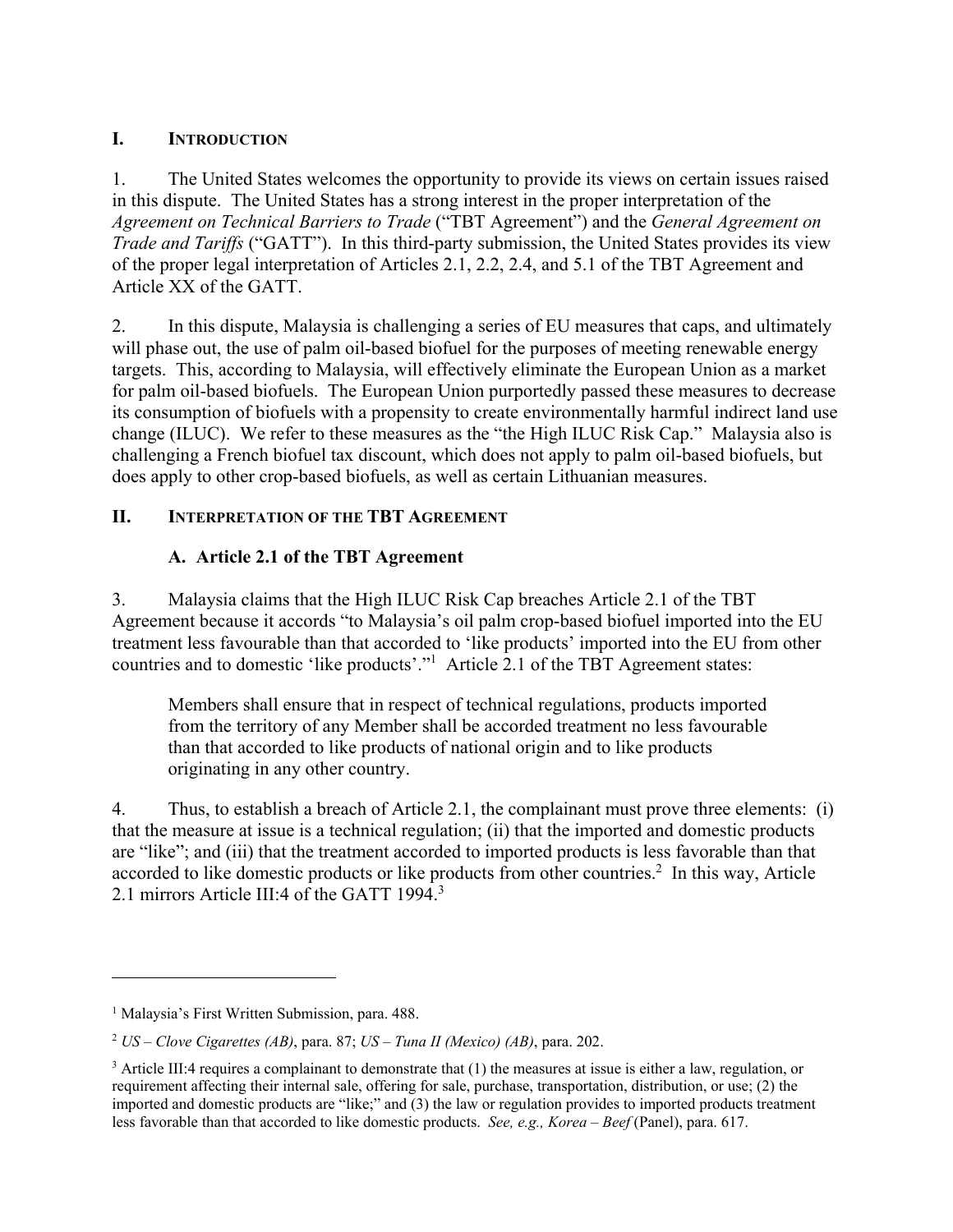5. With regard to the first element, Annex 1, paragraph 1, of the TBT Agreement defines "technical regulation" as a:

Document which lays down product characteristics or their related processes and production methods, including the applicable administrative provisions, with which compliance is mandatory. It may *also* include or *deal exclusively with*  terminology, symbols, packaging, marking or labelling requirements as they apply to a product, process or production method.<sup>4</sup>

6. Read together the first and second sentences of the definition make clear that technical regulations are documents with which compliance is mandatory and that "lay down product characteristics or their related processes and production methods" or "deal exclusively with terminology, symbols, packaging, marking or labelling requirements as they apply to a product, process or production method" or both. The phrase "with which compliance is mandatory" applies to the terminology, symbols, packaging, marking or labelling requirements listed in the second sentence because the second sentence specifies alternative aspects with which a document meeting the definition of a technical regulation might deal; compliance with a document dealing with terminology, symbols, packaging, marking or labelling must still be mandatory for it to fall within the definition of a technical regulations. This is confirmed by the explanatory note to the definition of "standard" in Annex 1 of the TBT Agreement which provides that "[f]or purposes of this Agreement standards are defined as voluntary and technical regulations as mandatory documents."

7. The Appellate Body in *EC – Asbestos* appears to mistakenly have read the second sentence as providing examples of "product characteristics" covered by the first sentence of the definition.<sup>5</sup> The second sentence of the definition of technical regulation, however, does not contain examples of product characteristics; it sets out aspects other than product characteristics that may be the subject of a document with which compliance is mandatory and thus fall within the definition of a technical regulation. This can be discerned from the wording of the second sentence which states that "it may also or exclusively deal with." The "it" refers back to the word "document" in the first sentence such that the document may in addition or instead deal with aspects that are not considered product characteristics, such as terminology or labeling requirements. The Appellate Body's interpretation of the second sentence appears to ignore the word "also." The Appellate Body's approach thus appears not to give full effect to the terms of the relevant provisions of the TBT Agreement and is therefore not an approach that should be followed. It also overlooks that the word "also" was included in the second sentence of the definition of technical regulation as compared to the parallel provision of the "Tokyo Round

<sup>4</sup> TBT Agreement, Annex 1, para. 1 (emphasis added).

<sup>5</sup> Appellate Body Report, *EC – Asbestos*, para. 67. The panel in *EC – GIs* (Complaint by Australia) repeated this same mistake in concluding that labeling requirements themselves are product characteristics. Panel Report, *EC – GIs* (Complaint by Australia), para. 7449.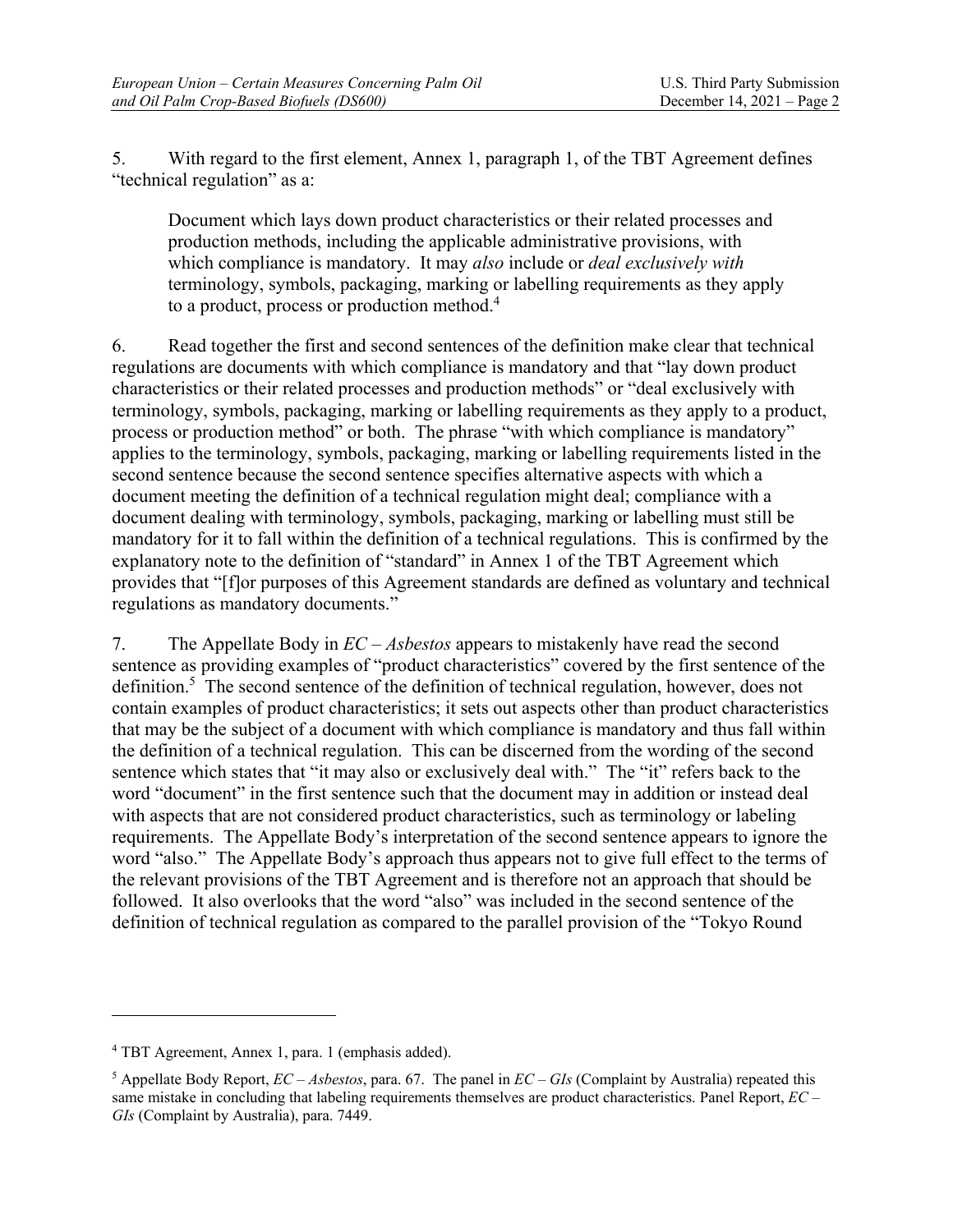Standards Code" (the predecessor agreement to the TBT Agreement) which does not include the word "also."6

8. In contrast with technical regulations, Annex 1, paragraph 2, of the TBT Agreement defines "standard" as follows:

Document approved by a recognized body, that provides, for common and repeated use, rules, guidelines or characteristics for products or related processes and production methods, *with which compliance is not mandatory*. It may also include or deal exclusively with terminology, symbols, packaging, marking or *labelling requirements* as they apply to a product, process or production method.<sup>7</sup>

9. As noted above, under Annex 1, paragraph 1, of the TBT Agreement, a "document" constitutes a "technical regulation" if it "lays down product characteristics or their related processes and production methods" and if compliance with the content of such document is "mandatory." Under Annex 1, paragraph 2, a "document" is a "standard" if it provides rules, guidelines, or characteristics for products or related processes and production methods, and if "compliance is not mandatory." The term "document" means "something written, inscribed, etc., which furnishes evidence or information upon any subject."<sup>8</sup> Because the ordinary meaning of the term could cover a broad range of instruments,  $9$  in general, a determination of whether a measure is a technical regulation or a standard will involve a fact-specific assessment of the measure at issue.

10. The second element of Article 2.1, whether a product is "like" another, is a fact-specific inquiry that must be decided on a case-by-case basis.<sup>10</sup> Based on paragraph 18 of the *Report of the Working Party on Border Tax Adjustments*, past panels have often analyzed likeness under Article 2.1 by examining, *inter alia*, (i) the physical properties of the products; (ii) the products' end-uses; (iii) consumers' tastes and habits in respect of the products; and, (iv) the international tariff classification of the products.11 Certain past panels have omitted a detailed analysis and assumed "likeness" in the circumstance when the measure at issue, on its face, discriminates

1

<sup>&</sup>lt;sup>6</sup> GATT, Agreement on Technical Barriers to Trade (1979), Annex 1. The Committee on Technical Barriers to Trade (TBT Committee) discussed this fact in June 1991 TBT Committee meeting. Finland, supported by the United States and the EC, noted that the then draft TBT Agreement included the word "also" at the beginning of the second sentence and this supported the view that the second sentence was additional to the first. *See* Negotiating History of the Coverage of the Agreement on Technical Barriers to Trade with Regard to Labeling Requirements, Voluntary Standards, and Processes and Production Methods Unrelated to the Product Characteristics, WT/CTE/W/10, G/TBT/W/11 (Restricted) 29 August 1995, para. 21.

<sup>&</sup>lt;sup>7</sup> TBT Agreement, Annex 1, para. 2 (emphasis added).

<sup>&</sup>lt;sup>8</sup> Shorter Oxford English Dictionary, 6<sup>th</sup> edn., A. Stevenson (ed.) (Oxford University Press, 2007), vol. 1, p. 731.

<sup>9</sup> *See US – Tuna II (Mexico) (AB)*, para. 185.

<sup>10</sup> *See US – Tuna II (Mexico) (Panel)*, para. 7.238.

<sup>11</sup> *See Report of the Working Party on Border Tax Adjustments*, adopted December 2, 1970, para. 18; *EC – Asbestos (AB),* para. 101; *US – Tuna II (Mexico) (Panel)*, paras. 7.235, 7.238-247; *see also US – Clove Cigarettes (AB)*, paras. 118-120.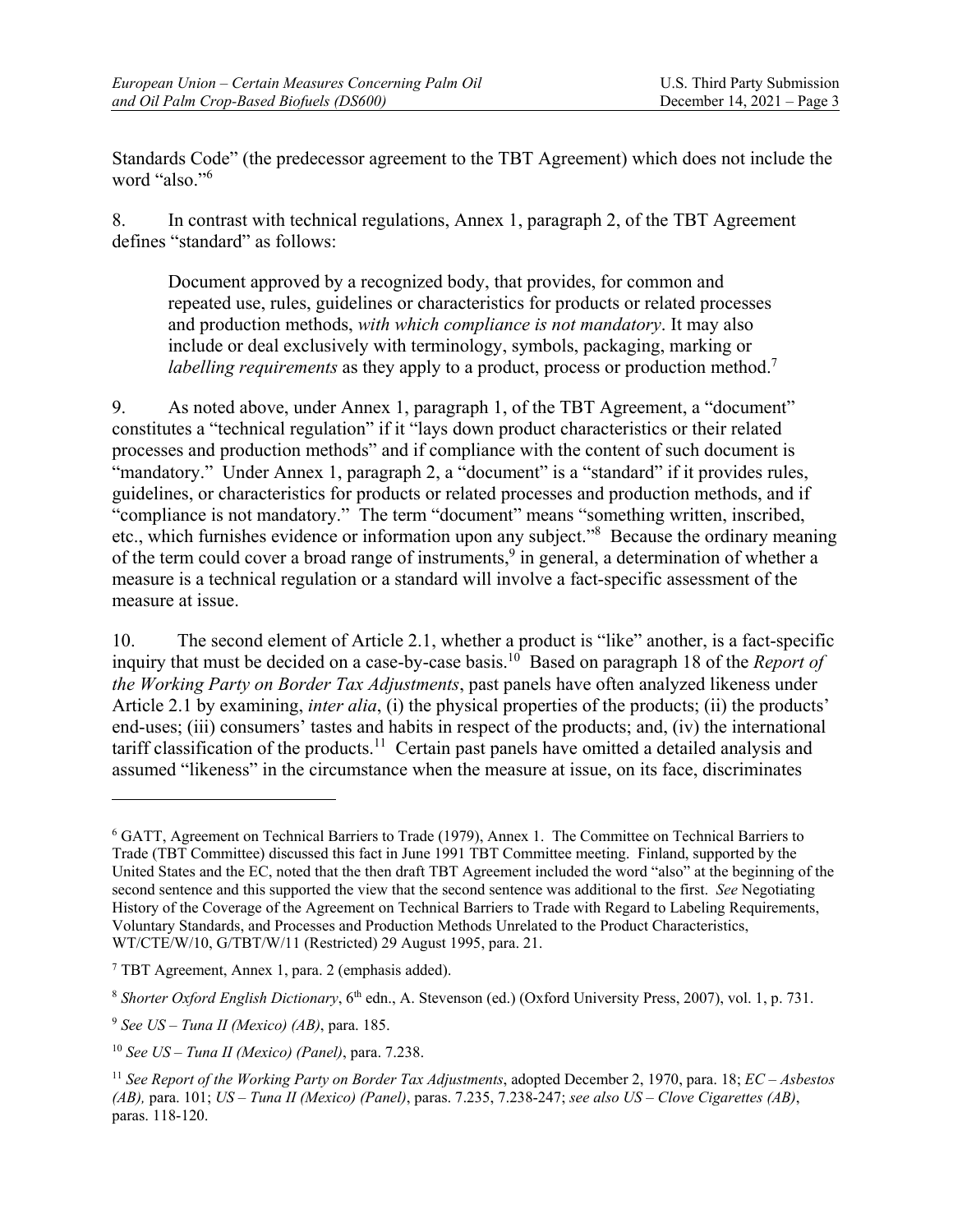between products solely on the basis of origin.<sup>12</sup> Otherwise, panels have conducted a factspecific analysis.<sup>13</sup>

11. With respect to the third element, "less favourable treatment," a measure may, on its face, treat imported products less favorably than like domestic products (or other foreign products). Where the measure does not, a complainant may seek to establish sufficient facts to demonstrate that the measure, *de facto*, treats imports less favorably than like domestic products (or other foreign products). Like Article III:4 of the GATT 1994, Article 2.1 does not forbid Members from making regulatory distinctions between different products that may fall within a single group of "like products".14 Nor does Article 2.1 prohibit measures that may result in some detrimental effect on imported products as compared to some like domestic products. Instead, what Article 2.1 prohibits are measures that accord less favorable treatment to imported products as compared to like domestic products *based on origin*.

12. The conclusion that Article 2.1 is directed to controlling origin-based discrimination is based on its text, in its context. The provision itself compares the treatment accorded to different products on the basis of origin: "products imported from the territory of any Member", "products of national origin", and "products originating in any other Member". Similarly, the preamble to the Agreement reflects that measures should not be "applied in a manner which would constitute a means of arbitrary or unjustifiable *discrimination between countries* where the same conditions prevail".15 The context provided by Article III of the GATT 1994, on "National Treatment on Internal Taxation and Regulation", similarly reflects that internal regulations "should not be applied *to imported and domestic products* so as to afford protection to *domestic* production."16 Because *national* treatment is directed to preventing discrimination on the basis of national origin, certain past reports have correctly found that a measure does not "modif[y] the conditions of competition in the relevant market to the detriment of imported products," if the alleged detriment is explained by *factors unrelated to the foreign origin* of the product.<sup>17</sup>

<u>.</u>

<sup>15</sup> TBT Agreement, preamble, fifth para. See also TBT Agreement, Art. 5.1.1 ("[C]onformity assessment procedures are prepared, adopted and applied so as to grant access for suppliers of *like products originating in the territories of other Members* under conditions no less favourable than those accorded to suppliers of *like products of national origin or originating in any other country*, in a comparable situation[.]" (italics added)).

16 GATT 1994, Art. III:1.

<sup>12</sup> *See US – COOL (Panel)*, para. 7.254.

<sup>13</sup> *See US – Tuna II (Mexico) (Panel)*, paras. 7.235, 7.238-247; *US – Clove Cigarettes (Panel)*, paras. 7.122-123, 7.149-248; *US – Clove Cigarettes (AB)*, paras. 156-160; *EC – Seal Products (Panel)*, paras. 7.136-140.

<sup>14</sup> *See EC – Asbestos (AB)*, para. 100 ("[A] Member may draw distinctions between products which have been found to be "like" without, for this reason alone, according to the group of "like" *imported* products "less favorable treatment" than that accorded to the group of "like" *domestic* products.").

<sup>17</sup> *See DR – Cigarettes (AB)*, para. 96 (finding that "the existence of a detrimental effect on a given imported product resulting from a measure does not necessarily imply that this measure accords less favourable treatment to imports if the detrimental effect is explained by factors or circumstances unrelated to the foreign origin of the product, such as the market share of the importer in this case" (italics added); *Korea – Beef (AB)*, para. 144; *Mexico – Soft Drinks (Panel)*, para. 8.118.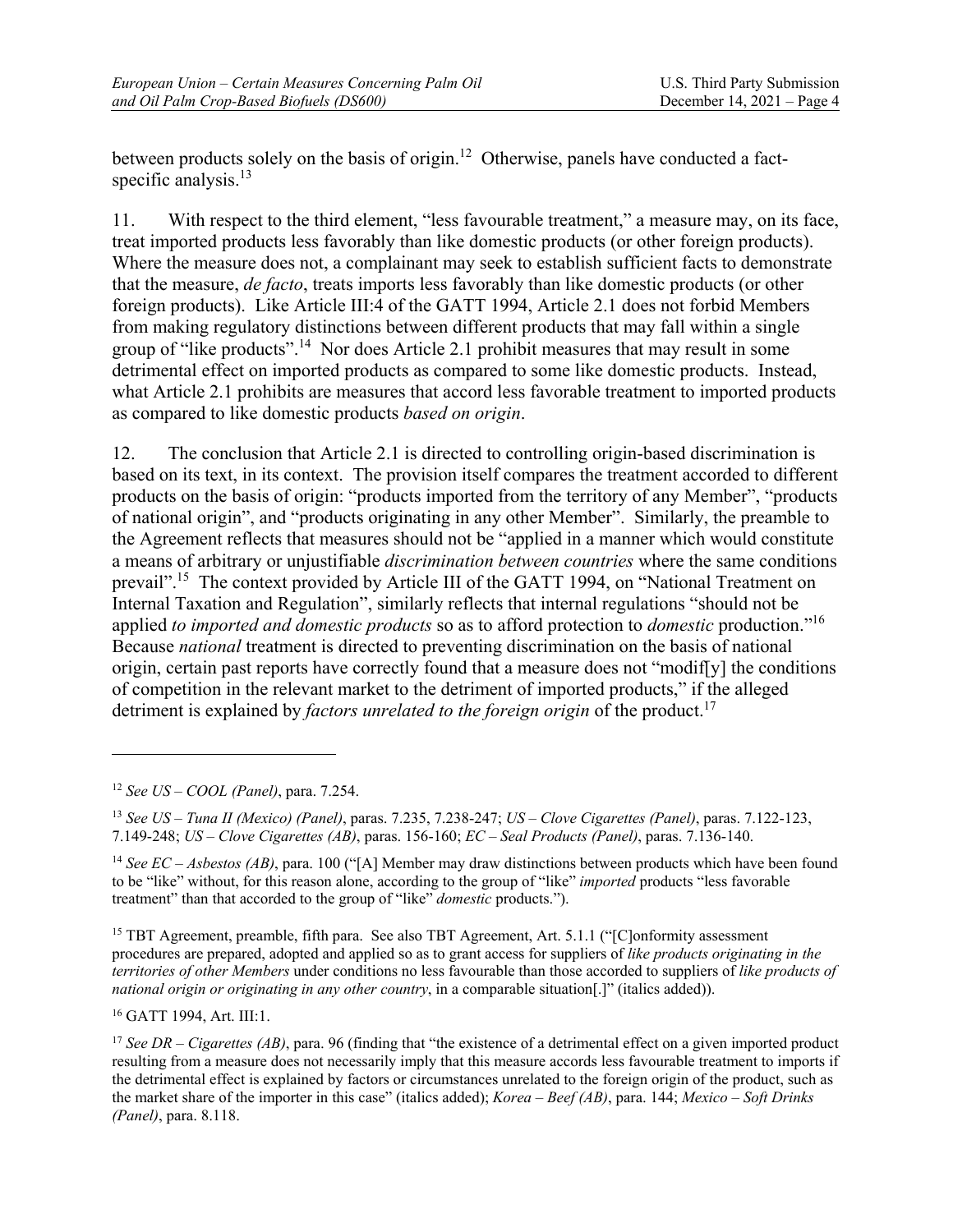13. Examination of the reasons for any distinctions made among a group of like products is particularly important in the context of technical regulations, where measures may necessarily draw distinctions between products based on "product characteristics or their related processes and production methods."<sup>18</sup> Thus, if a respondent demonstrates that different and detrimental treatment is based on, for example, the environmental or public health aim pursued—and not the foreign origin of a product—then the measure does not amount to less favorable treatment under Article 2.1. In the context of this dispute, the European Union argues that it adopted the High ILUC Risk Cap to further "climate change mitigation, [and] environmental and biodiversity objectives."19 If the Panel were to conclude that any different and detrimental treatment is based on those concerns – and not the foreign origin of product – then the Panel should find that an Article 2.1 national treatment claim is not well-founded.

14. In more recent reports, the Appellate Body has found that, in the context of the TBT Agreement, any detrimental impact found to exist with respect to imported products will constitute a breach of Article 2.1 unless the "detrimental impact on imports stems exclusively from legitimate regulatory distinctions."<sup>20</sup> This requirement—that any detrimental impact "stem exclusively from" a legitimate regulatory distinction—has no basis in the text of the TBT Agreement and significantly narrows the scope of regulatory action permitted under the Agreement. As the United States has explained above, past panel reports have correctly found measures to be consistent with Article III:4 of the GATT 1994 if the detrimental impact experienced by imports was explained by factors unrelated to the foreign origin of the product. The Appellate Body's more recent interpretations of the analogous Article 2.1 national treatment provision have deformed this evaluation, however. Under the Appellate Body's erroneous approach21, *any* detrimental impact could constitute a breach – not because the impact is *related to* the foreign origin of the product, but because the measure was not constructed so as to *eliminate* any detrimental impact not *exclusively* related to the regulatory distinction.

15. The Appellate Body's erroneous approach may also invite panels to attempt to balance the detrimental impact of a measure against its contribution to the objective at issue – an assessment that is more about proportionality (weighing costs and benefits), and less about origin-based discrimination. For example, in *US – COOL*, the Appellate Body's findings related

<u>.</u>

<sup>18</sup> Annex I.1 of the TBT Agreement.

<sup>&</sup>lt;sup>19</sup> The European Union's First Written Submission, para. 705.

<sup>20</sup> *US – Clove Cigarettes (AB)*, para. 174 (emphasis added); *US - Tuna II (Mexico) (AB)*, para. 7.30; *US – COOL (AB)*, para. 268.

<sup>21</sup> *See* United States Trade Representative, Report on the Appellate Body of the World Trade Organization (Feb. 2020), pp. 90-95, *available at*

https://ustr.gov/sites/default/files/Report\_on\_the\_Appellate\_Body\_of\_the\_World\_Trade\_Organization.pdf (last accessed March 19, 2021); *see, e.g.*, Dispute Settlement Body, Minutes of the Meeting Held on June 18, 2014, WT/DSB/M/346, para. 7.7 (statement of the United States concerning the Appellate Body report in *EC – Seal Products (AB)* (DS400, DS401)); Dispute Settlement Body, Minutes of the Meeting Held on May 29, 2015 (WT/DSB/M/362), para. 1.18 (statement of the United States concerning the Appellate Body report in *US – COOL (Article 21.5)* (DS384, DS386), expressing concerns with the Appellate Body's findings concerning Article 2.1 of the TBT Agreement).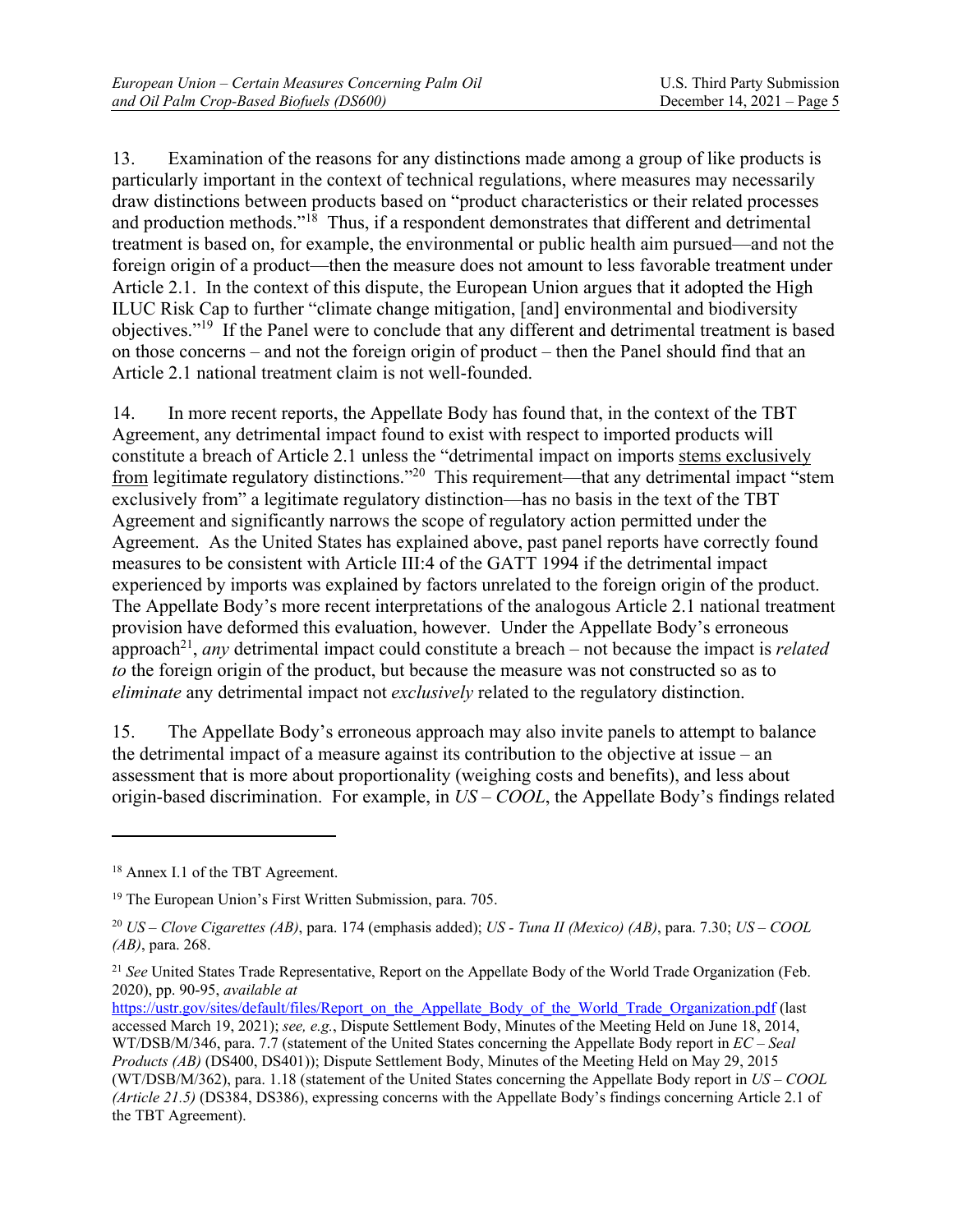not to the detrimental impact on imports, but what the Appellate Body considered to be a disproportionate burden *on upstream producers and processors*. 22 The Appellate Body stated that "this lack of correspondence between the recordkeeping and verification requirements, on the one hand, and the limited consumer information conveyed through the retail labelling requirements and exemptions therefrom, on the other hand, is of central importance to our overall analysis under Article 2.1 of the TBT Agreement." The Appellate Body's analysis thus turned the less favorable treatment test on its head, and made it not about discrimination, but about whether the measure was considered to be appropriately tailored to the objective of the measure. The text of Article 2.1 does not create the need or the authority to conduct such an analysis, however, to assess whether there is origin-based discrimination.

16. The Appellate Body's approach in essence imposes an obligation on the complainant to demonstrate the degree of trade restrictiveness of the measure in question. However, this "further obligation" is not found in Article 2.1 nor necessary to assess origin-based discrimination. The United States agrees that it is important under the TBT Agreement to assess the trade-restrictiveness of a measure. However, in a manner *unique* to the TBT Agreement, trade restrictiveness already comprises an affirmative obligation under Article 2.2. That is, where a technical regulation does not discriminate inconsistently with Article 2.1, for example, that measure may separately breach a Member's obligations if it is nonetheless more trade restrictive than necessary to fulfil a legitimate objective under Article 2.2 of the TBT Agreement.

17. In eliding these two provisions, the Appellate Body has not only narrowed the scope of actions that would otherwise survive a less favorable treatment examination (under the equivalent of Article III:4), it has narrowed the scope of actions that could survive a traderestrictiveness review (under what should be Article 2.2). For example, under Article 2.2 – as explained below – a respondent's measure will be found more trade-restrictive than necessary if another measure is available to the Member that makes a similar contribution to the Member's objective but with a less restrictive effect on trade. That is, trade-restrictiveness is anticipated and permitted in the pursuit of a legitimate objective, so long as the measure taken is not *more*  trade-restrictive than *necessary*. The Appellate Body's trade-restrictiveness test under Article 2.1, by contrast – lacking the appropriate textual basis that Article 2.2 has – does not consider the availability or appropriateness of alternative measures at all. Instead, it treats traderestrictiveness as if it were discrimination and prohibits it unless, for example, the costs imposed are not disproportionate (or incommensurate) with the benefits achieved.

18. Thus, while the Appellate Body may have intended to permit a broad scope of justified regulatory action in creating its "legitimate regulatory distinction" test,  $2<sup>3</sup>$  by collapsing the

<sup>22</sup> *US – COOL (AB)*, para. 347 *et seq*.

<sup>&</sup>lt;sup>23</sup> In *U.S. – Cloves (AB)*, immediately before introducing the "legitimate regulatory distinction" test, the Appellate Body discussed aspects of the TBT Agreement that suggest that the intended scope of allowable regulatory action under Article 2.1 is broad. For instance, the Appellate Body stated that "the balance that the preamble of the TBT Agreement strikes between, on the one hand, the pursuit of trade liberalization and, on the other hand, Members' right to regulate, is not, in principle, different from the balance that exists between the national treatment obligation of Article III and the general exceptions provided under Article XX of the GATT 1994" (para. 109); "[w]e consider that the sixth recital of the preamble of the TBT Agreement provides relevant context regarding the ambit of the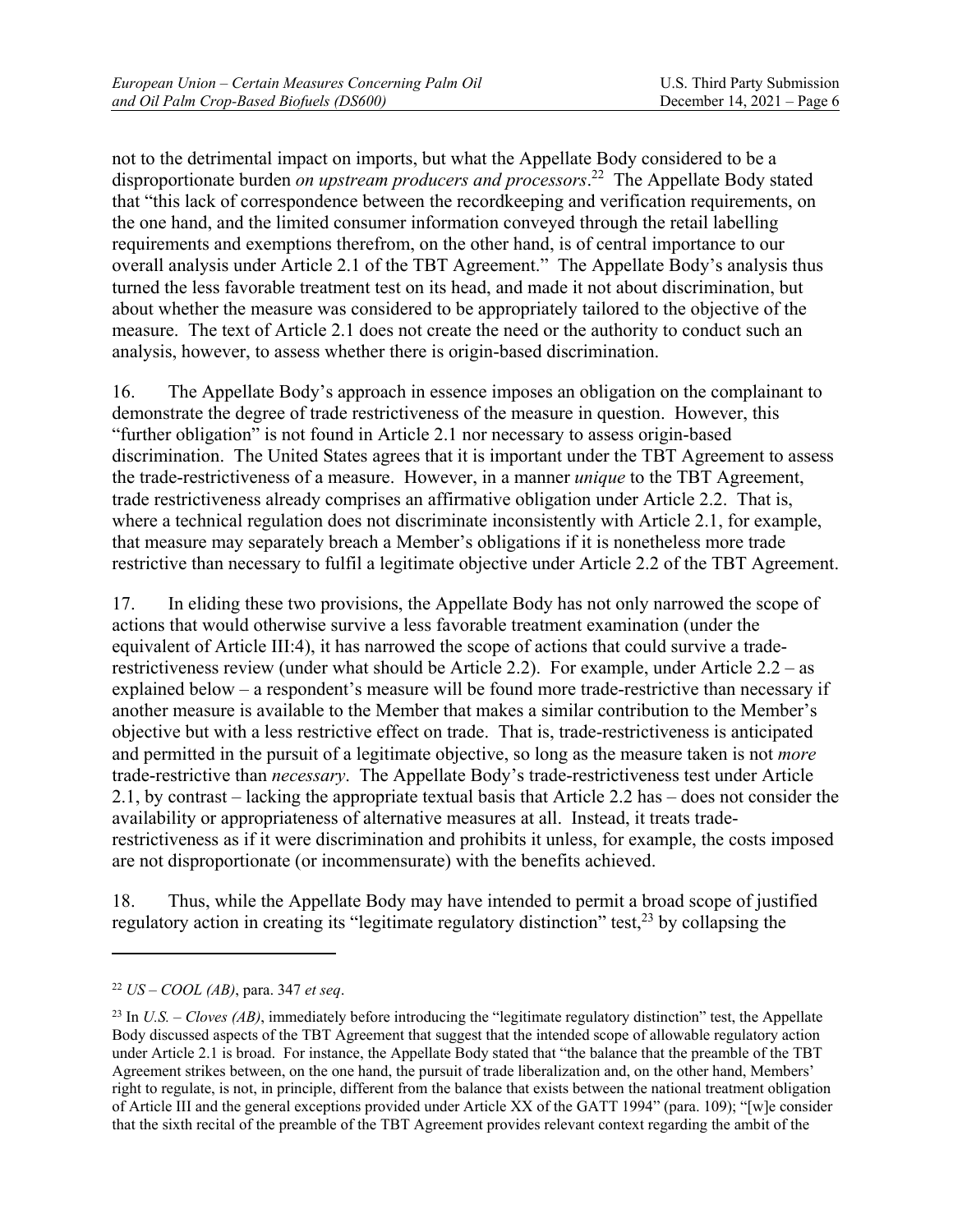obligations in 2.1 and 2.2, the Appellate Body in fact combined more restrictive interpretations of each provision into a single test under Article 2.1. This Panel should not repeat the same error. Instead, the Panel should interpret Article 2.1 based on its text, and as panels and the Appellate Body have interpreted the same obligation under the GATT for decades, assess whether any different and detrimental impact is based on factors unrelated to a product's foreign origin. In so doing, the Panel would restore the balance in the WTO "between, on the one hand, the pursuit of trade liberalization and, on the other hand, Members' right to regulate."<sup>24</sup>

19. The question of whether any detrimental impact is based on factors not relating to the origin of the products in question is one that should be answered taking all relevant facts into account. For example, if the regulatory purpose invoked bears a rational relationship to the measure at issue, this would be indicative of non-discrimination. Similarly, if the measure is apt to advance the regulatory purpose identified by the regulating Member, this too would be indicative of non-discrimination. A panel would evaluate this as part of the overall assessment of whether a measure modified the conditions of competition to the detriment of imported or other foreign products. If an evaluation of the measure did not support the proposition that detrimental impact was non-origin-based, or if an examination of the facts reveals the regulatory distinction to be a proxy for origin,<sup>25</sup> for example, then the measure would breach the national treatment or MFN obligation.

20. For the reasons set out above, the Panel should interpret and apply Article 2.1 of the TBT Agreement according to its text as directed to prohibiting origin-based discrimination. As past reports on Article III:4 concluded, different and detrimental treatment of imports will constitute a breach of the obligation where the alleged detriment is not explained by factors unrelated to the foreign origin of the product, such as where the measure and distinction at issue does not bear a rational relationship to the regulatory purpose invoked. Here, the European Union argues that the regulatory purpose of the High ILUC Risk Cap is to limit climate change, protect biodiversity, and address public morals concerns.<sup>26</sup> If, taking into account all the facts, the Panel finds that the impact on Malaysian imports is not origin-based, then the Panel should conclude that Malaysia has not met its burden to demonstrate "less favourable treatment" under Article 2.1.

### **B. Article 2.2 of the TBT Agreement**

1

<sup>&#</sup>x27;treatment no less favourable' requirement in Article 2.1, by making clear that technical regulations may pursue the objectives listed therein, provided that they are not applied in a manner that would constitute a means of arbitrary or unjustifiable discrimination between countries where the same conditions prevail, or a disguised restriction on international trade, and are otherwise in accordance with the provisions of the TBT Agreement" (para. 173); "the object and purpose of the TBT Agreement is to strike a balance between, on the one hand, the objective of trade liberalization and, on the other hand, Members' right to regulate" (para. 174).

<sup>24</sup> *U.S. – Cloves (AB)*, at para. 109.

<sup>25</sup> *See Mexico – Soft Drinks (Panel)*, para. 8.119.

<sup>26</sup> *See* The European Union's First Written Submission, para. 742.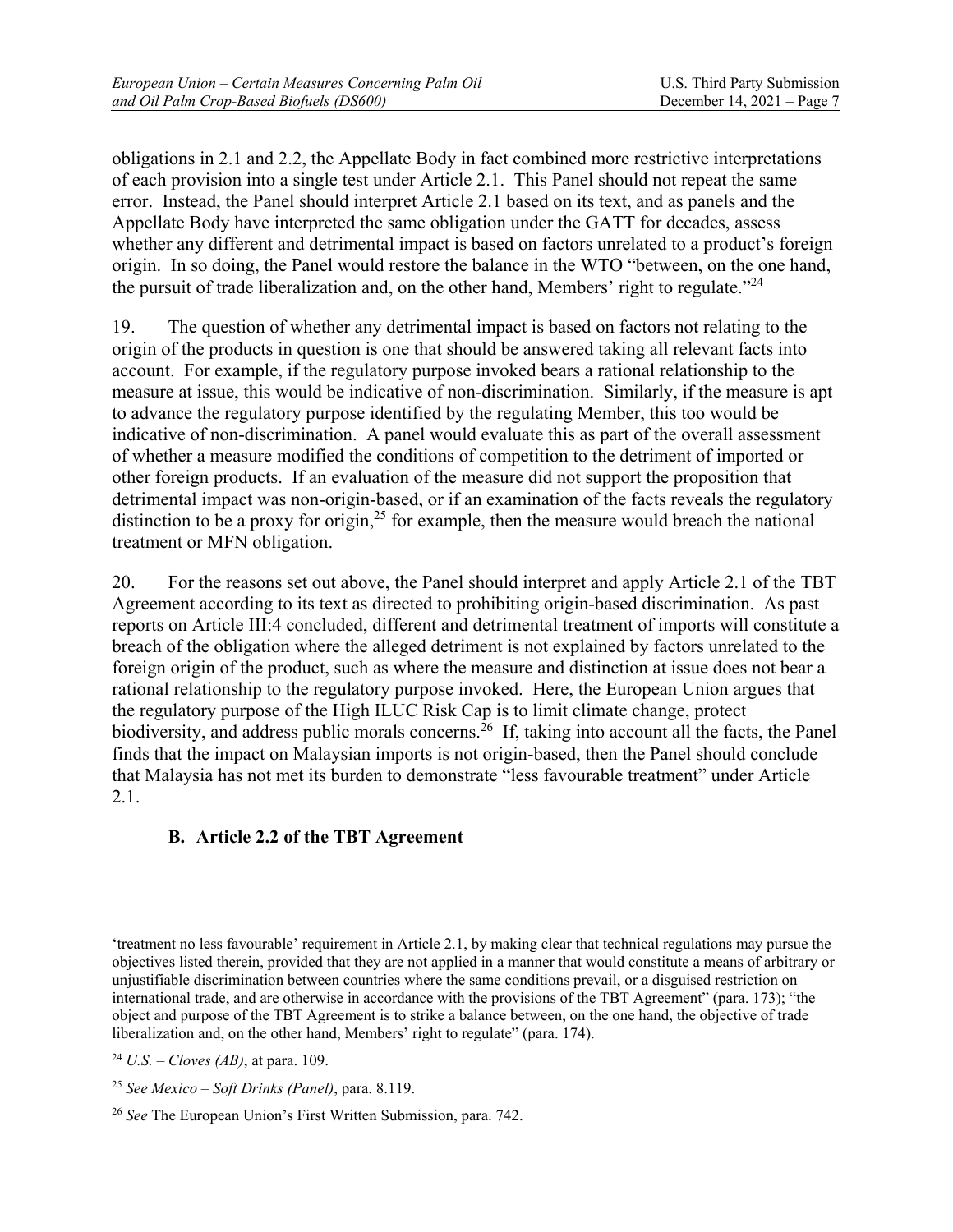21. Malaysia also argues that the High ILUC Risk Cap breaches Article 2.2 of the TBT Agreement by creating unnecessary obstacles to international trade in palm oil and oil palm cropbased biofuel.27 The European Union argues that "the measures at issue have neither the purpose nor the effect of creating 'unnecessary obstacles to trade', given that: they pursue legitimate objectives; and they are not more trade-restrictive than necessary in order to fulfil those objectives."28

22. Article 2.2 of the TBT Agreement states:

Members shall ensure that technical regulations are not prepared, adopted or applied with a view to or with the effect of creating unnecessary obstacles to international trade. For this purpose, technical regulations shall not be more trade-restrictive than necessary to fulfil a legitimate objective, taking account of the risks non-fulfilment would create. Such legitimate objectives are, inter alia: national security requirements; the prevention of deceptive practices; protection of human health or safety, animal or plant life or health, or the environment. In assessing such risks, relevant elements of consideration are, inter alia: available scientific and technical information, related processing technology or intended end-uses of products.

23. The first sentence of Article 2.2 establishes the general rule that Members shall ensure that technical regulations do not create unnecessary obstacles to international trade, while the second sentence of Article 2.2 makes this general rule operational by explaining that "for this purpose" "technical regulations shall not be more trade-restrictive than necessary to fulfill a legitimate objective."

24. If the measure contributes to, or is apt to contribute to, a legitimate objective, then a measure is inconsistent with Article 2.2 only if the measure is "more trade-restrictive than necessary to fulfill" that legitimate objective. To establish that this is the case, a complaining Member must prove that: (1) there is a reasonably available alternative measure; (2) that fulfills the Member's legitimate objective at the level that the Member considers appropriate; and (3) is significantly less trade restrictive. As is the case for the parallel provision in the SPS Agreement, the key legal question for Article 2.2 is whether the importing Member could have adopted a less trade-restrictive measure to achieve its objective at the chosen level.29

25. The first step is for the panel to consider the extent to which the challenged measure contributes, or is apt to contribute, to the Member's "legitimate objective." In this case, Malaysia and the European Union use different framing to characterize the "legitimate objective" underlying the High ILUC Risk Cap. According to Malaysia, the European Union adopted the measure to address "the expressed primary objective of … the avoidance of additional GHG

<sup>27</sup> *See* Malaysia's First Written Submission, paras. 586 *et seq*.

<sup>28</sup> The European Union's First Written Submission, para. 771.

<sup>29</sup> *See Australia – Apples (AB)*, para. 356 ("[T]he legal question [for Article 5.6 of the SPS Agreement] is whether the importing Member could have adopted a less trade-restrictive measure.").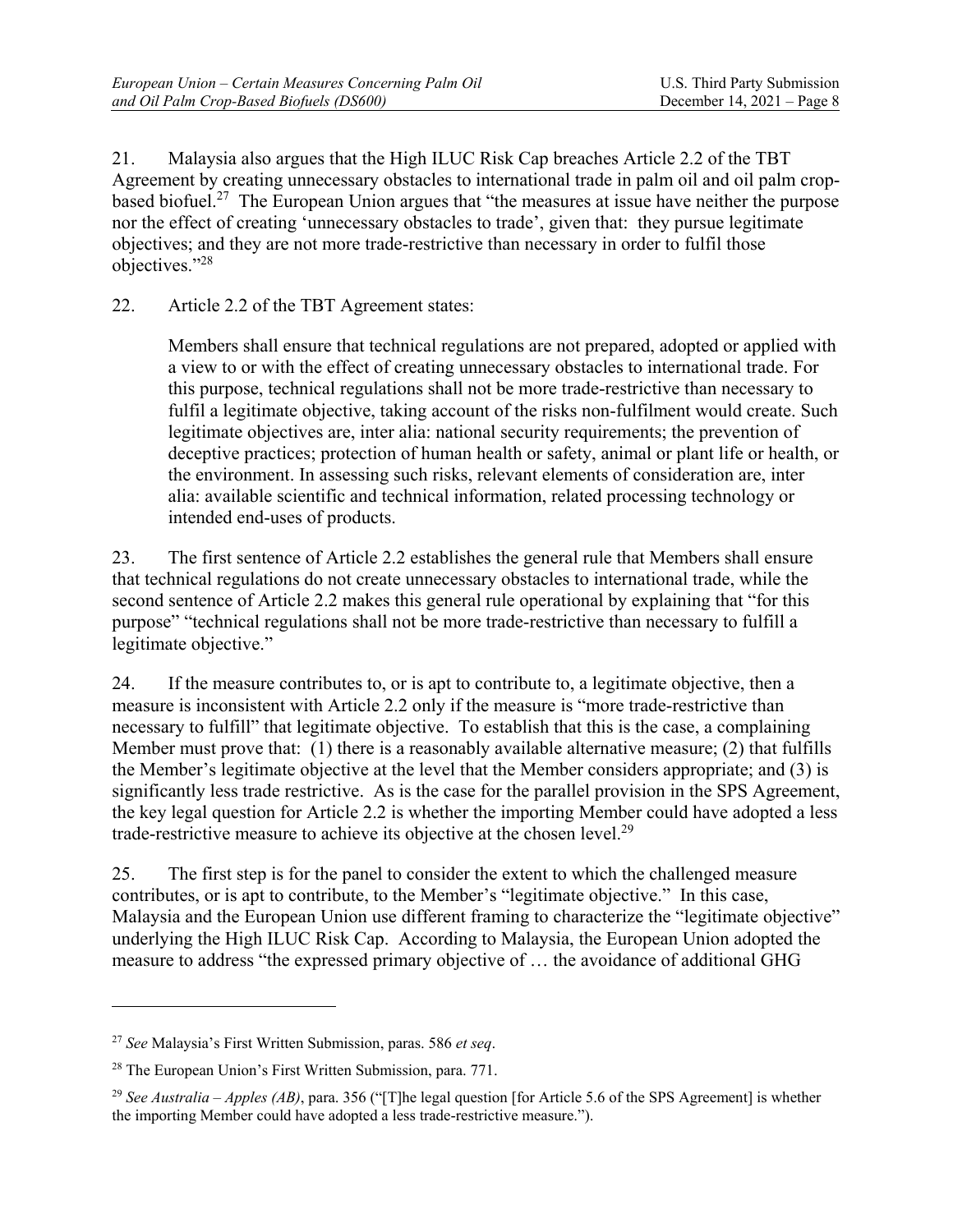emissions by limiting direct and indirect land-use change."<sup>30</sup> The European Union argues that the measures at issue are meant to address the "composite" objectives of "combating climate change, biodiversity loss and protecting the EU public morals," claiming that these objectives are "interlinked."31 The United States observes that it is for the respondent—not the complainant to identify the legitimate objectives that motivate a given measure. If a complainant wishes to challenge the genuineness of a respondent's professed objective, it can do so by demonstrating that the measure makes no (or little) contribution toward the alleged objective, and that thus, less trade restrictive options are available to meet the objective in question.

26. Therefore, the Panel should base its analysis on the extent to which the High ILUC Risk Cap contributes to, or is apt to contribute to, the objectives identified by the European Union; and whether another less trade-restrictive measure identified by Malaysia is available to the European Union that makes, or is apt to make, a similar contribution.

## **C. Article 2.4 of the TBT Agreement**

27. Malaysia argues that the European Union breaches Article 2.4 of the TBT Agreement because the High ILUC Risk Cap is "not based on the relevant international standards."<sup>32</sup> Malaysia argues that "(i) relevant international standards exist; (ii) the EU has not used these standards as a basis for the technical regulations at issue; and (iii) the relevant international standards are effective and appropriate means for the fulfilment of the legitimate objective(s) pursued by the EU."33 The European Union argues that the international standards referred to by Malaysia do not specifically address the issues for which the measures were designed, and that thus, the measures do not "do not 'contradict' any international standard … because they address a matter which is outside of the scope of those standards."<sup>34</sup>

28. Article 2.4 of the TBT Agreement states:

Where technical regulations are required and relevant international standards exist or their completion is imminent, Members shall use them, or the relevant parts of them, as a basis for their technical regulations except when such international standards or relevant parts would be an ineffective or inappropriate means for the fulfilment of the legitimate objectives pursued, for instance because of fundamental climatic or geographical factors or fundamental technological problems.

29. With respect to whether a relevant international standard exists, the TBT Agreement does not define the term "international standard." This term, however, is defined in ISO/IEC Guide 2 as a "[s]tandard that is adopted by an international standardizing/standards organization and

<sup>30</sup> Malaysia's First Written Submission, para. 602.

<sup>&</sup>lt;sup>31</sup> The European Union's First Written Submission, para. 793.

<sup>32</sup> Malaysia's First Written Submission, paras. 692 *et seq*.

<sup>33</sup> Malaysia's First Written Submission, para. 695.

<sup>&</sup>lt;sup>34</sup> The European Union's First Written Submission, para. 994.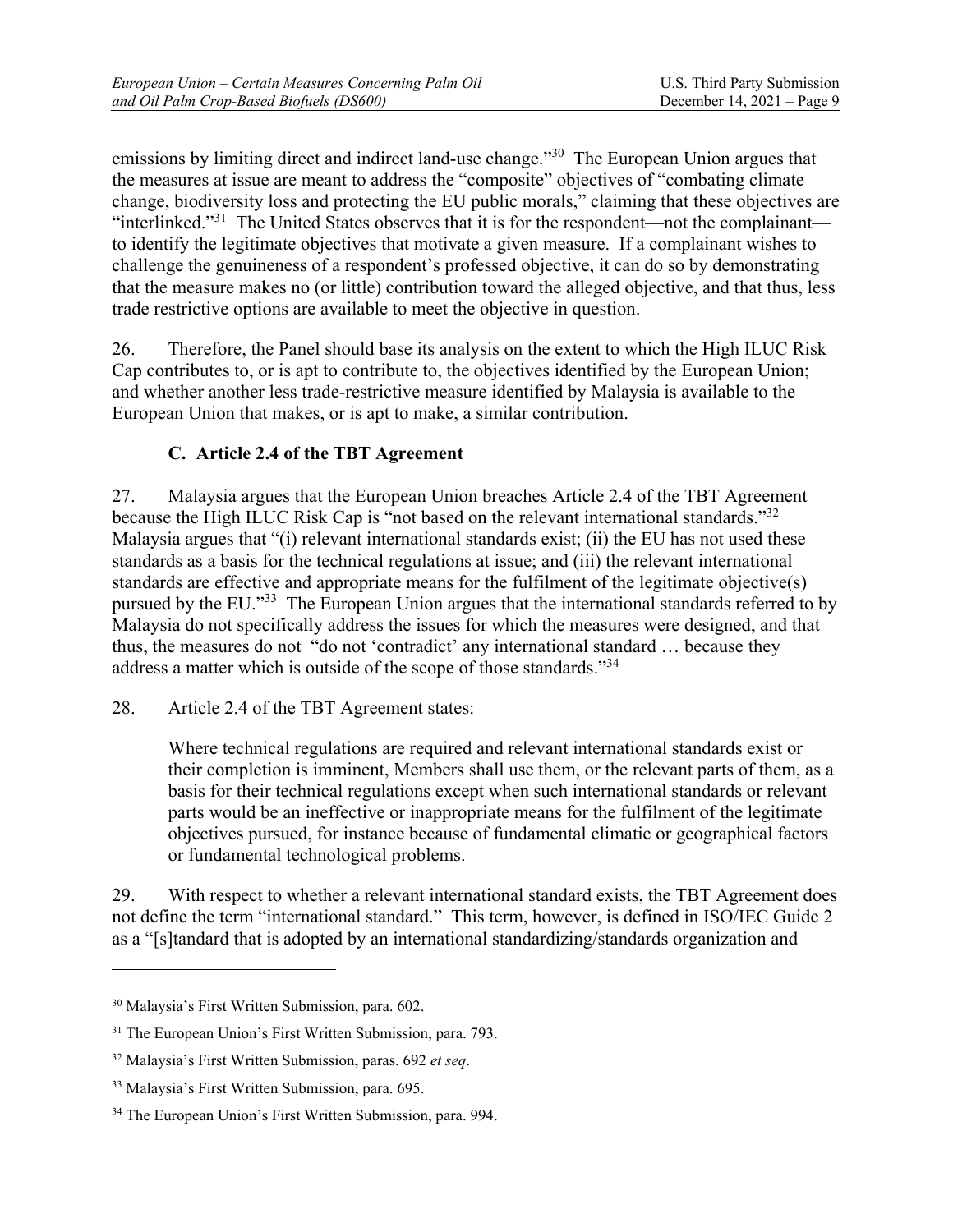made available to the public."<sup>35</sup> Moreover, the TBT Agreement defines "standard" as "a document approved by a recognized body," and specifies that an "international body" is a "body ... whose membership is open to the relevant bodies of at least all Members."<sup>36</sup>

30. Regarding whether a given international standard is "ineffective or inappropriate" to fulfill the legitimate objectives pursued, the term "ineffective" refers to something which not "having the function of accomplishing", "having a result", or "brought to bear", whereas "inappropriate" refers to something which is not "specially suitable", "proper", or "fitting." The panel in *EC – Sardines* explained further that:

[A]n ineffective means is a means which does not have the function of accomplishing the legitimate objective pursued, whereas an inappropriate means is a means which is not specially suitable for the fulfilment of the legitimate objective pursued. An inappropriate means will not necessarily be an ineffective means and vice versa. That is, whereas it may not be specially suitable for the fulfilment of the legitimate objective, an inappropriate means may nevertheless be effective in fulfilling that objective, despite its 'unsuitability'. Conversely, when a relevant international standard is found to be an effective means, it does not automatically follow that it is also an appropriate means. The question of effectiveness bears upon the results of the means employed, whereas the question of appropriateness relates more to the nature of the means employed.<sup>37</sup>

31. Malaysia identifies certain ISO standards as the relevant international standards that the European Union should have applied.<sup>38</sup> Malaysia explains that these standards are relevant because they "set out principles, requirements, and guidelines for determining the carbon footprint of products, including biofuel."<sup>39</sup> The European Union disagrees, arguing that the more specific aim of the measures is limiting ILUC risk, and that "ILUC risks and ILUC emissions are not an integral part of the ISO standards mentioned by Malaysia."40 As noted above, it is for the respondent to identify the objectives motivating a challenged measure. If the Panel agrees with the European Union that the ISO standards Malaysia cites are not effective and appropriate to address the specific objectives that the European Union has identified, this would suggest that an element of an Article 2.4 claim has not been made out.

### **D. Article 5.1 of the TBT Agreement**

32. Malaysia claims that the conformity assessment procedure (CAP) for the High ILUC Risk Cap breaches Article 5.1 of the TBT Agreement. Malaysia argues that the CAP does not

<sup>35</sup> ISO/IEC Guide 2 (1991), para. 3.2.1.

<sup>36</sup> TBT Agreement, Annex 1.2, 1.4.

<sup>37</sup> *See EC – Sardines (Panel)*, para. 7.116.

<sup>38</sup> Malaysia's First Written Submission, paras. 745 *et seq*.

<sup>39</sup> Malaysia's First Written Submission, para. 700.

<sup>40</sup> The European Union's First Written Submission, para. 989.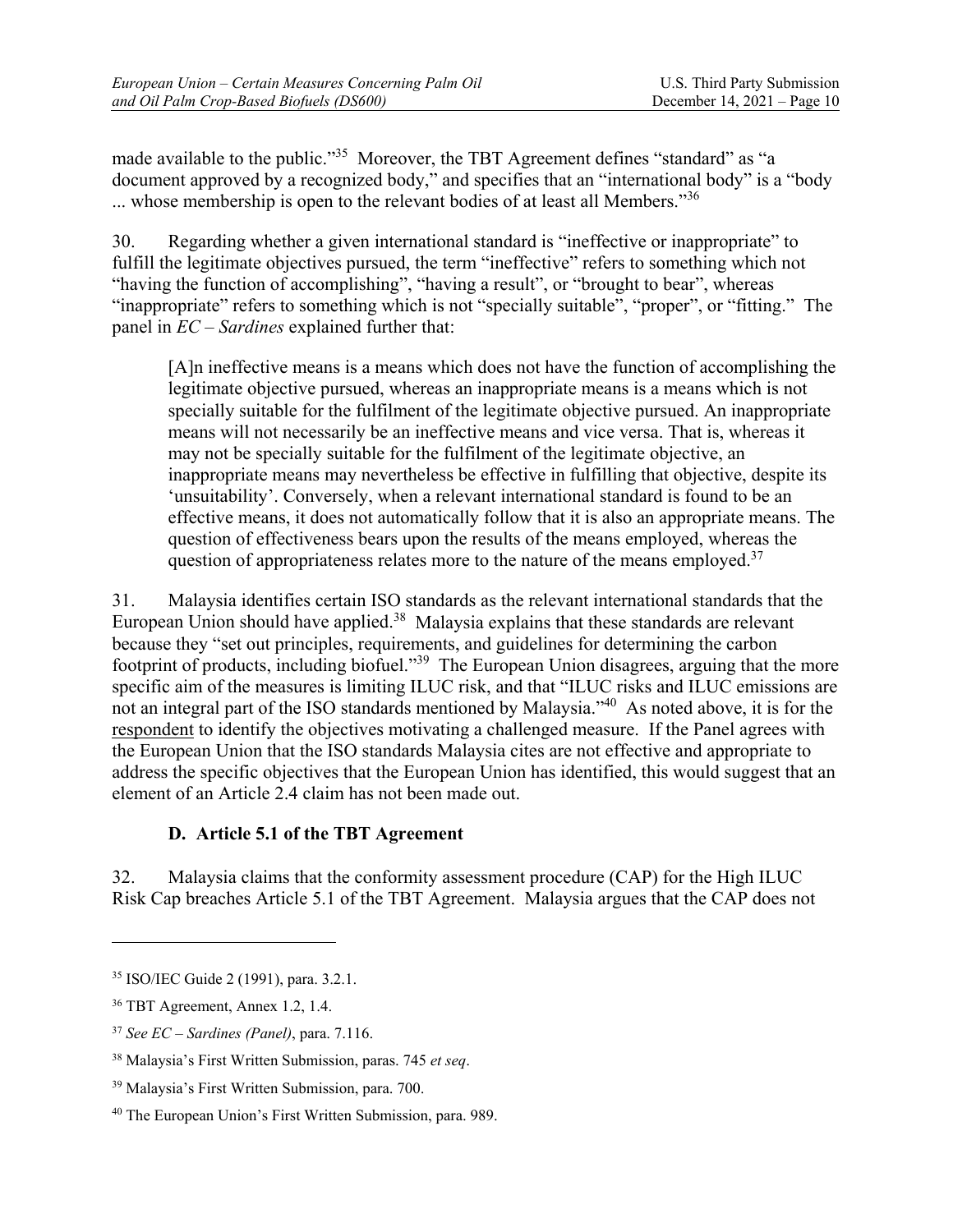conform to Article 5.1.1 of the TBT Agreement because it "discriminates against Malaysian suppliers of oil palm crop-based biofuel as compared to the suppliers of the EU or other foreign origin of oil crop-based biofuel produced from feedstocks other than palm oil."<sup>41</sup> The European Union argues that the CAP does not violate Article 5.1.1 because, *inter alia*, the "low ILUC-risk certification scheme does not 'grant access' under conditions that are 'less favourable' to suppliers of 'like products' of national origin or originating in any other country."<sup>42</sup>

33. TBT Article 5.1.1 provides that, where Article 5.1 applies, Members shall ensure that:

[C]onformity assessment procedures are prepared, adopted and applied so as to grant access for suppliers of like products originating in the territories of other Members under conditions no less favourable than those accorded to suppliers of like products of national origin or originating in any other country, in a comparable situation; access entails suppliers' right to an assessment of conformity under the rules of the procedure, including, when foreseen by this procedure, the possibility to have conformity assessment activities undertaken at the site of facilities and to receive the mark of the system.

34. Thus, to establish that a measure is inconsistent with Article 5.1.1, a complaining Member must demonstrate three elements: (1) the measure concerns a "conformity assessment procedure"; (2) the products at issue are "like products"; and, (3) access to the CAP is granted on a "less favourable" basis to suppliers of products originating in the territory of a Member than to "suppliers of like products of national origin or originating in any other country, in a comparable situation."

35. As to the first element, Annex 1 of the TBT Agreement defines a "conformity assessment procedure" as "[a]ny procedure used, directly or indirectly, to determine that relevant requirements in technical regulations or standards are fulfilled." The explanatory note to this definition provides greater clarity, explaining that "[c]onformity assessment procedures include, *inter alia*, procedures for sampling, testing and inspection; evaluation, verification and assurance of conformity; registration, accreditation and approval as well as their combinations."

36. The second element, whether the products at issue are "like products," is analogous to the analysis under Article 2.1 of the TBT Agreement, as well as other provisions of the WTO Agreements, including Article I:1 of the GATT 1994. A panel must examine "likeness" based upon the specific facts at issue. Past reports have generally analyzed likeness on the basis of fact-specific criteria43 with factors including: (1) the properties, nature and quality of the products; (2) end-uses of the products; (3) consumers' tastes and habits in respect of the products; and (4) the international classification of the products for tariff purposes. Certain panel reports have assumed "likeness" when the measure at issue, on its face, discriminates between products solely on the basis of origin.

<sup>41</sup> Malaysia's First Written Submission, para. 745.

 $42$  The European Union's First Written Submission, para. 1043.

<sup>43</sup> *See, e.g.*, *US – Clove Cigarettes (AB)*, paras. 104-233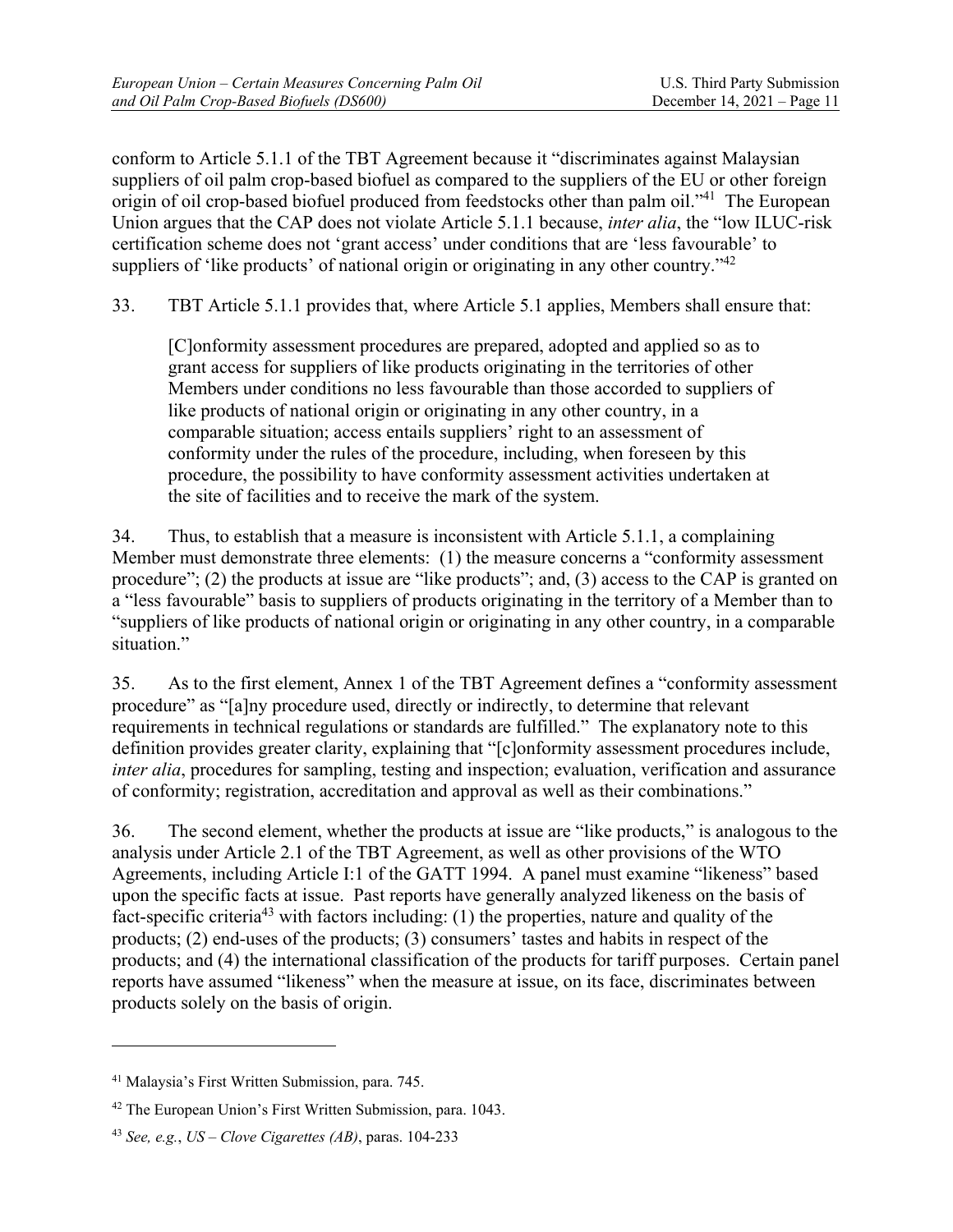37. The third element entails a comparison between the "access" granted to suppliers of products of a complaining Member and to suppliers of like products "originating in" other Members, "in a comparable situation." "Access" is defined in Article 5.1.1 as entailing the "right to an assessment of conformity under the rules of the procedure." Thus, the comparison is between the right to an assessment granted to suppliers of products "originating in" the complaining party, on the one hand, and to suppliers of products "originating in" the responding party or other Members, on the other. (It is the origin of the products that is relevant to the comparison.)

38. Further, the comparison is between the access granted to suppliers of like products originating in another country, "in a comparable situation." The definition of "comparable" is "able to be compared."44 "Compare," in turn, is defined as "liken, pronounce similar" and "be compared; bear comparison; be on terms of equality with."<sup>45</sup> The word thus suggests that two situations are of the same type, such that they can be compared, and that they are "similar" or equal. The panel in *Russia – Railways* considered that "whether a situation is comparable must be assessed on a case-by-case basis and in the light of the relevant rules of the conformity assessment procedure and other evidence on record."46

39. In response to Malaysia's claim, the European Union argues that for the purposes of the Article 5.1 analysis, palm oil-based biofuels are not "in a comparable situation" to other cropbased biofuels, because other crop-based biofuels are not subject to the CAP.47 According to the European Union, "when assessing whether suppliers are in a comparable situation, the scope of the assessment is not between producers of all oil crop based biofuels and producers of palm-oil based biofuels. Instead, it is between different suppliers of 'like' products which are subject to the 'conformity assessment' in the first place."48 In short, the European Union argues that because only palm oil-based biofuels are subject to the CAP, then the CAP—that is, the process itself—cannot discriminate between palm oil-based biofuels and other biofuels.

40. Therefore, in assessing this claim, the Panel must determine whether the difference in treatment under conformity assessment procedures provides a sufficient basis for finding that like products are nonetheless not "in a comparable situation" or whether the difference in treatment is such that imported products are treated less favorably than like domestic products.

41. Malaysia's second Article 5.1 claim is that the European Union breaches Article 5.1.2 because "the EU, by applying the conformity assessment procedure at issue, creates unnecessary obstacles to international trade."49 More specifically, Malaysia argues that the "trade-

<sup>44</sup> *Shorter Oxford English Dictionary*, vol. 1, p. 457, 4th edn, (1993).

<sup>45</sup> *Shorter Oxford English Dictionary*, vol. 1, p. 457, 4th edn, (1993).

<sup>46</sup> *Russia – Railways (Panel)*, at para. 7.283.

<sup>47</sup> The European Union's First Written Submission, para. 1051.

<sup>48</sup> The European Union's First Written Submission, para. 1051.

<sup>49</sup> Malaysia's First Written Submission, para. 745.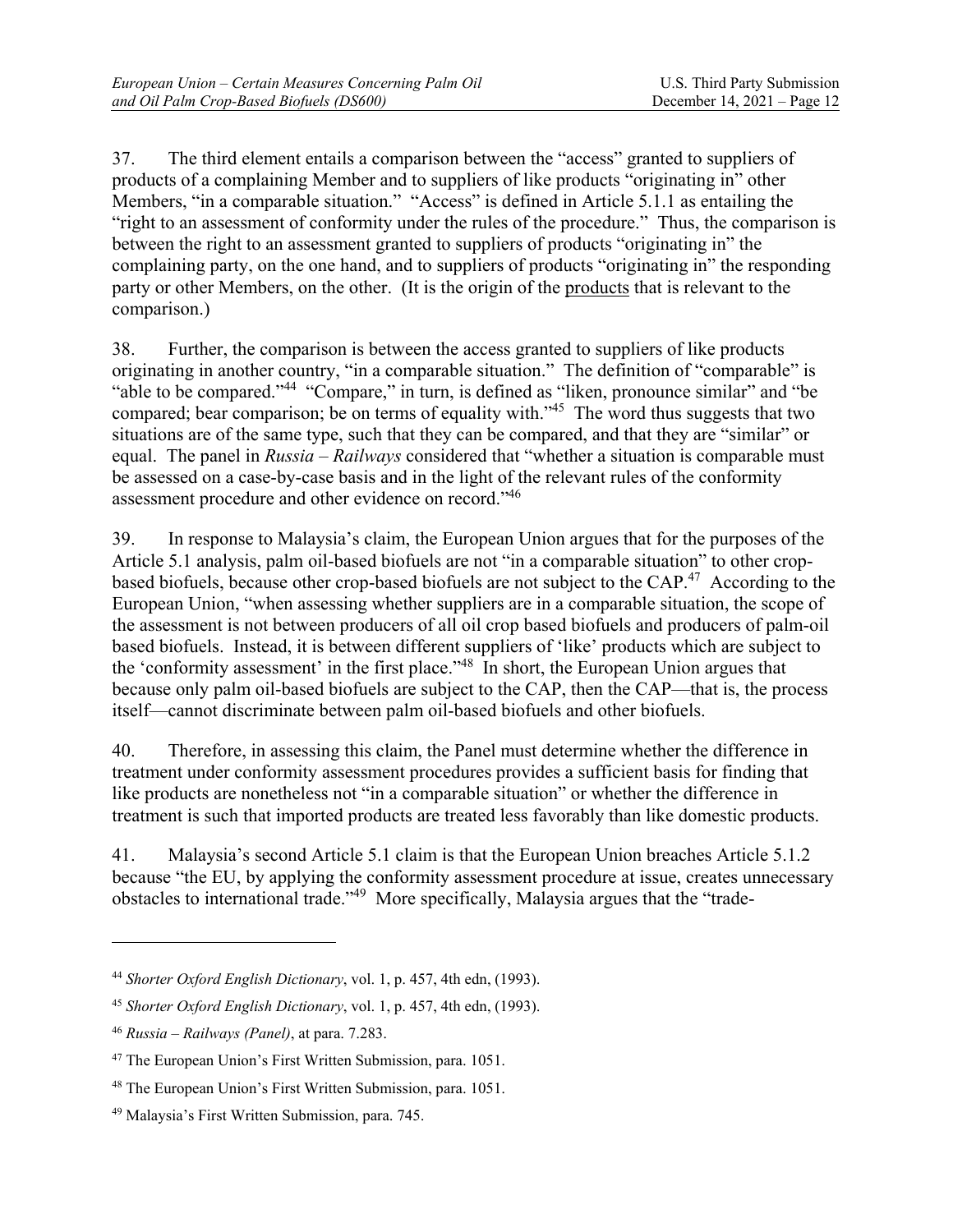restrictiveness of low ILUC-risk certification is more than necessary to fulfil the primary objective pursued by this measure," which violates Article 5.1.2."50

42. Article 5.1.2 of the TBT Agreement provides that, where Article 5.1 applies, Members shall ensure that:

[C]onformity assessment procedures are not prepared, adopted or applied with a view to or with the effect of creating unnecessary obstacles to international trade. This means, *inter alia*, that conformity assessment procedures shall not be more strict or be applied more strictly than is necessary to give the importing Member adequate confidence that products conform with the applicable technical regulations or standards, taking account of the risks non-conformity would create.

43. Thus, for a complaining Member to establish that a measure is inconsistent with Article 5.1.2, it must show that the measure involves a CAP and that such CAP is "prepared, adopted or applied with a view to or with the effect of creating unnecessary obstacles to international trade." The second sentence of the article then describes a way in which a measure could be applied in a manner that would contravene the obligation set out in the first sentence.<sup>51</sup>

44. The first element of Article 5.1.2, that the measure at issue involves a "conformity assessment procedure," is the same as the first element of Article 5.1.1 and was discussed above in that context.

45. With respect to the second element, a key inquiry is whether a conformity assessment procedure is with a view to or the effect of creating "unnecessary obstacles to international trade." The pertinent definition of "obstacle" is "a thing that stands in the way and obstructs progress; a hindrance; an obstruction."<sup>52</sup> "Necessary" refers to something that "cannot be dispensed with or done without; requisite; essential; needful."<sup>53</sup> An "unnecessary obstacle" to international trade therefore suggests something that blocks or hinders trade between Members that is not requisite or essential.

46. The second sentence of Article 5.1.2 states that "[t]his means … that conformity assessment procedures shall not be more strict or more strictly applied than is necessary to give the importing Member adequate confidence that products conform with the applicable technical regulations or standards." Thus, under Article 5.1.2, an "unnecessary obstacle" is one that is not "necessary to give the importing Member adequate confidence" that products conform to the applicable technical regulation or standard. As to the level of confidence, Article 5.1.2 refers to "adequate confidence . . . taking account of the risks non-conformity would create." That is, a procedure that is more strict (or more strictly applied) than is necessary to provide to the

<sup>50</sup> *See* Malaysia's First Written Submission, para. 761.

<sup>51</sup> *See EC – Seals (Panel)*, paras. 7.512-513.

<sup>52</sup> *Shorter Oxford English Dictionary*, vol. 2, p. 1970 4th edn, (1993).

<sup>53</sup> *Shorter Oxford English Dictionary*, vol. 2, p. 1895 4th edn, (1993).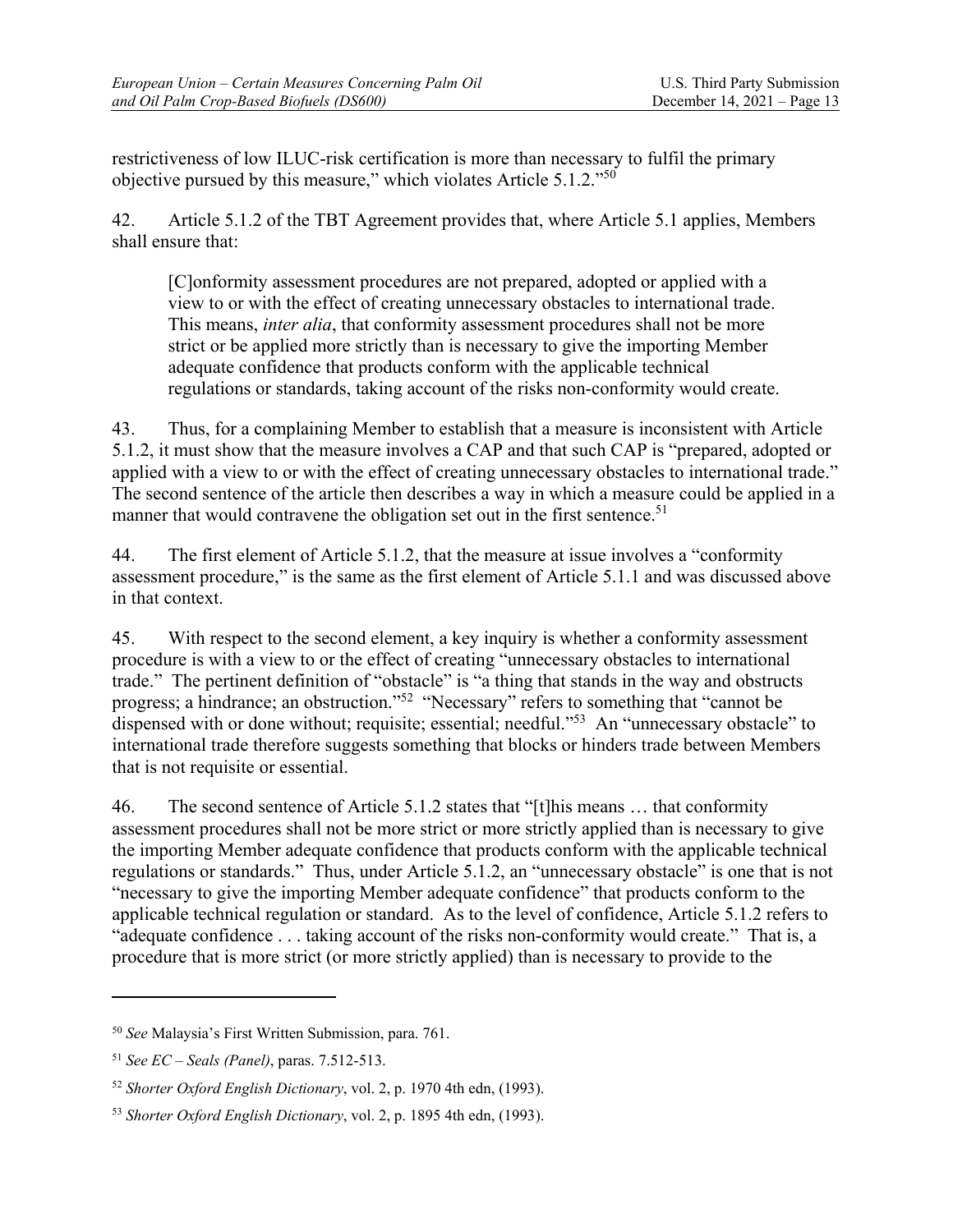importing Member the sufficient confidence that the products do conform – for example, because sufficient confidence can be provided through a less strict conformity assessment procedure – would breach Article 5.1.2.

47. The text of Article 5.1.2 does not require that a complaining party identify a less traderestrictive alternative measure that provides adequate confidence, nor establish the existence of such an alternative.<sup>54</sup> However, as under Article 2.2 of the TBT Agreement, which uses "comparison with proposed alternative measures … as a 'conceptual tool' for the purpose of assessing whether a challenged technical regulation is more trade restrictive than necessary,"<sup>55</sup> such a comparison also may be used as a tool under Article 5.1.2, despite that it is not a legal element required under this provision.<sup>56</sup>

48. Malaysia cites several alleged shortcomings in the European Union's CAP, including that "obtaining low ILUC-risk certification is currently altogether impossible because of the lack of further implementing legislation."<sup>57</sup> The European Union "acknowledges that it has not yet adopted detailed implementing rules on [low ILUC-risk] certification. … However, … the adoption of the implementing act is not indispensable to carry out low-ILUC risk certification, as it is demonstrated by the fact that a voluntary scheme already issues low-ILUC certification."58 Therefore, the Panel must determine whether the current, ongoing lack of implementing rules is itself an "obstacle to trade" in breach of Article 5.1.2.

### **III. INTERPRETATION OF ARTICLE XX OF THE GATT**

49. In this section, the United States will briefly address interpretative issues concerning Article XX of the GATT 1994. First, we will set out the general framework that the Panel should follow when analyzing the EU's Article XX defenses. Next, we will explain why the EU's effort to collapse the analyses under Article  $XX(a)$ , Article  $XX(b)$ , and Article  $XX(g)$  of the GATT into a single analysis because of the cross-cutting nature of the objective of its measure is not supported by the text of these provisions.

50. Article XX of the GATT 1994 provides that:

Subject to the requirement that such measures are not applied in a manner which would constitute a means of arbitrary or unjustifiable discrimination between countries where the same conditions prevail, or a disguised restriction on international trade, nothing in

<sup>54</sup> *See US – Tuna II (Mexico) (AB)*, para. 322.

<sup>55</sup> *US – COOL (Article 21.5) (AB)*, para. 5.200; *US – Tuna II (Mexico) (AB)*, para. 322.

<sup>&</sup>lt;sup>56</sup> The United States notes that the Committee on Technical Barriers to Trade has outlined a number of approaches to facilitate the acceptance of conformity assessment results. Decisions and Recommendations Adopted by the WTO Committee on Technical Barriers to Trade Since 1 January 1995, Annexes to Part 1, G/TBT/1/Rev.12, 21 January 2015, p. 45. These may be relevant as indicating approaches that other WTO Members have considered not to hinder trade, relatively speaking, and that can provide a high level of confidence that products conform to the requirements of technical regulations and standards.

<sup>57</sup> Malaysia's First Written Submission, para. 771.

<sup>58</sup> *See* the European Union's First Written Submission, para. 1081.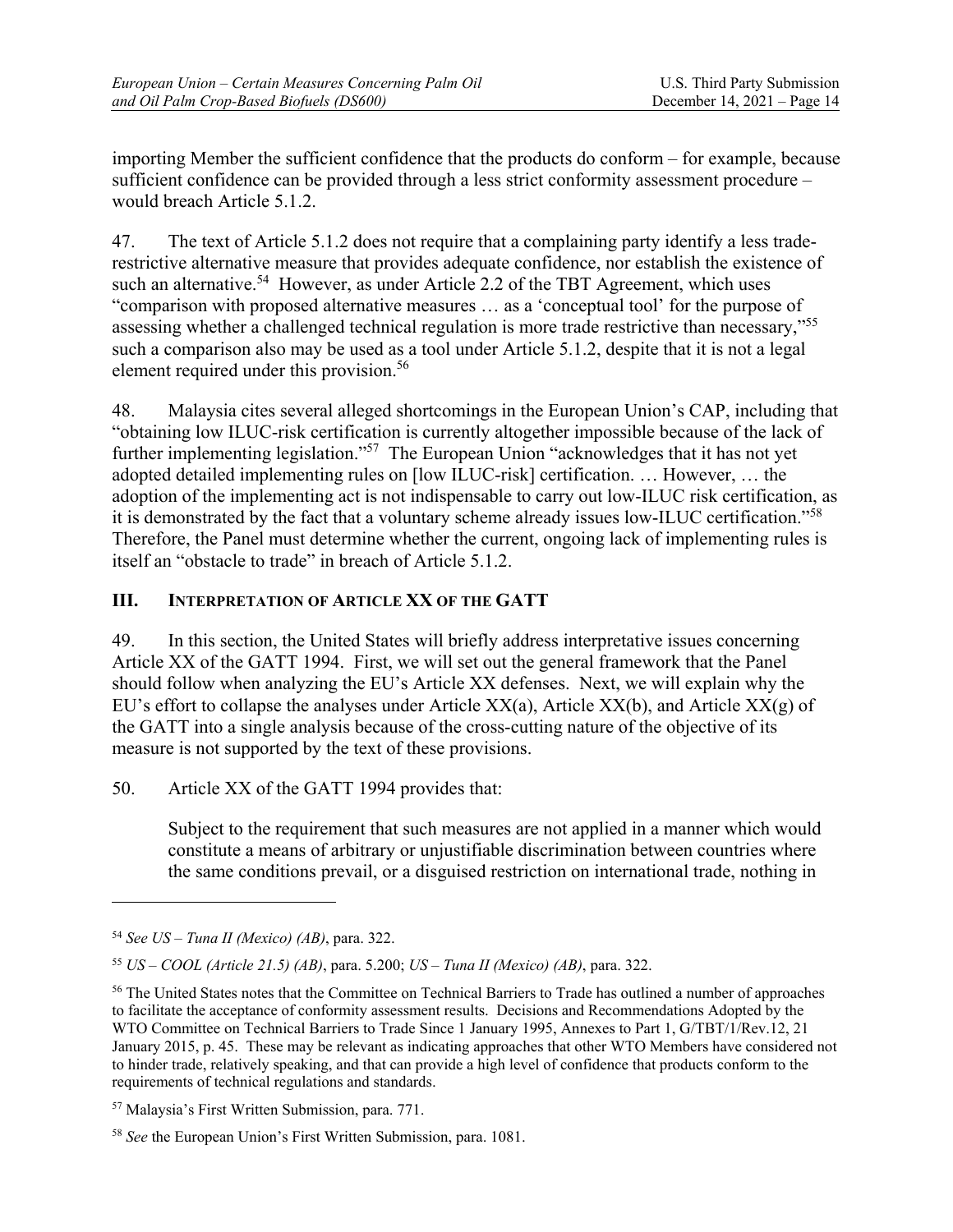this Agreement shall be construed to prevent the adoption or enforcement by any contracting party of measures:

(a) necessary to protect public morals;

(b) necessary to protect human, animal, or plant life or health;  $\dots$  [or]

(g) relating to the conservation of exhaustible natural resources if such measures are made effective in conjunction with restrictions on domestic production or consumption.

51. Thus, Article XX sets out the circumstances in which measures that have been found to be inconsistent with another provision of the GATT will nevertheless be justified and therefore not be found inconsistent with a Member's WTO obligations.

52. To establish that a measure is justified under Article XX, the text and structure of that provision set out two elements that the responding Member asserting the defense would be expected to show, namely, that the measure at issue is: (1) provisionally justified under one of the Article XX subparagraphs and (2) applied consistently with the requirements of the chapeau. While Article XX analyses typically begin with an examination under one or more Article XX subparagraphs and then proceed to an examination of consistency with the chapeau, this order of analysis is not mandatory. Nothing in the text of Article XX suggests that it is not possible to conduct an appropriate legal analysis beginning with the chapeau. The chapeau and the subparagraphs are two independent but related requirements, both of which must be satisfied for a measure to be found justified under Article XX.

53. The EU has asserted defenses of challenged measures under subparagraphs (a), (b), and (g) of Article XX. These subparagraphs each incorporate two elements, namely: (1) the challenged measure must be adopted or enforced to pursue the objective covered by the subparagraph; and (2) the measure must be, in the cases of subparagraphs (a) and (b), "necessary" to the achievement of that objective, or in the case of subparagraph (g) "related to" the covered objective.<sup>59</sup>

54. The EU argues that the measures at issue are part of a comprehensive set of policies taken to address multiple objectives that are "within the framework of the values recognized as legitimate objectives by Article XX(a), (b) and (g) of the GATT 1994."<sup>60</sup> It also suggests that, because the legal requirements of each of these subparagraphs are "in practice very similar", the Panel may perform a single analysis whereby it assesses whether "the measures at issue are

<sup>59</sup> *EC – Seal Products (AB)*, para. 5.169; *Brazil – Retreaded Tyres (AB)*, paras. 144-145; *Korea – Beef (AB)*, para. 157.

<sup>60</sup> The European Union's First Written Submission, para. 1342.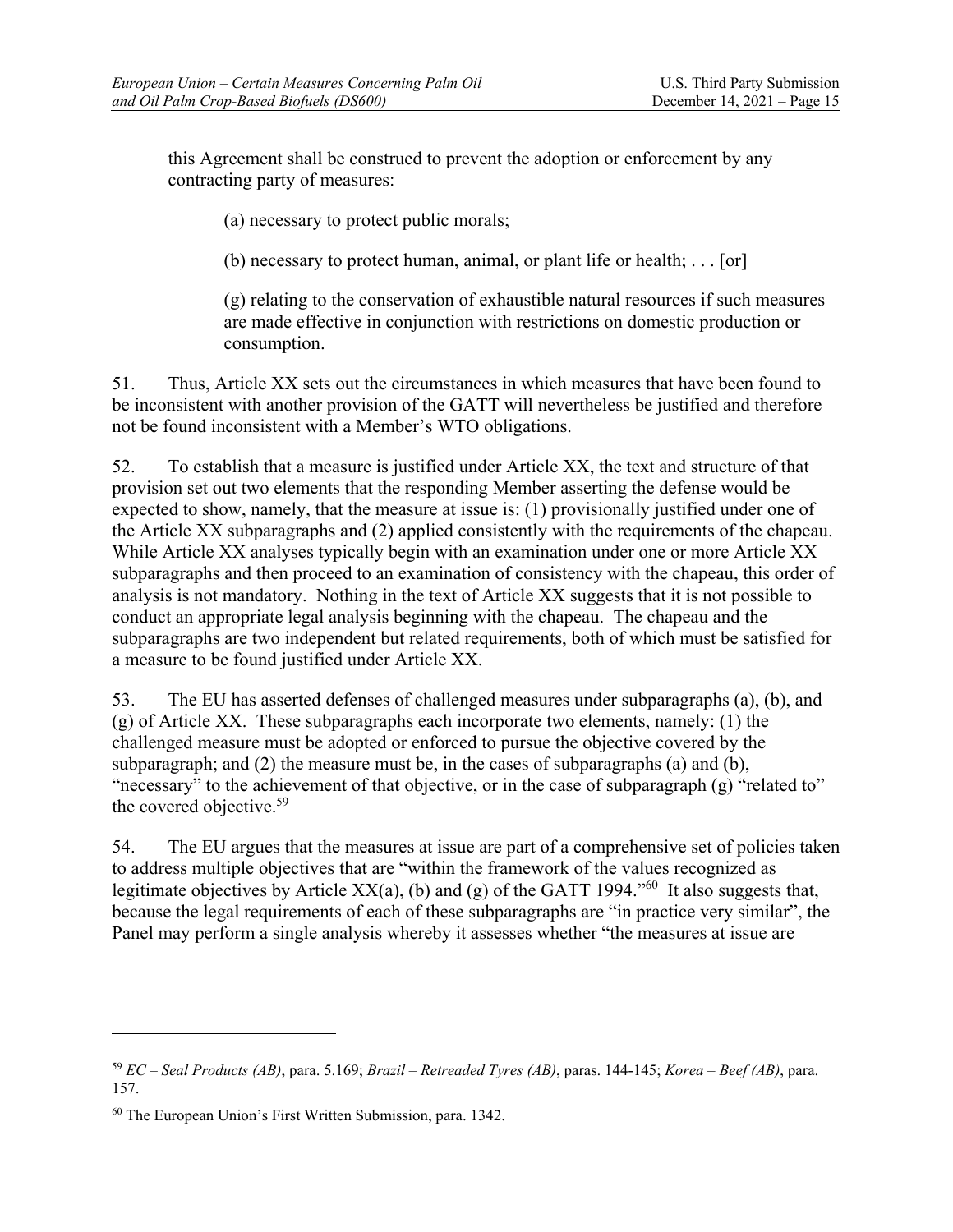'rational and reasonable' in their design."61 The EU argues that the Panel's role is to "ascertain whether the measure is apt to, or 'not incapable' of contributing to" the stated objective(s). $62$ 

55. The United States observes that it is for the responding Member to identify the objective that motivates a given measure. By invoking an Article XX general exception, the responding Member is indicating that, despite the apparent inconsistency of a measure with another WTO commitment, there is a basis in Article XX to justify the measure. If the Member did not identify the general exception at issue, it would simply not have asserted that there is any Article XX basis to justify the inconsistent measure.

56. If a complainant wishes to challenge the genuineness of a respondent's professed objective, it can do so by demonstrating that the measure fails to contribute toward the alleged objective, and that less trade restrictive options are available to meet the objective in question. In this way, a complainant might show that the measure is not "necessary" or "relating" to the relevant objective of a given subparagraph. It is not for the respondent, or the Panel, to recharacterize or determine for itself the objective of the measure at issue.

57. However, while a respondent might characterize the objective of a measure as being comprehensive and falling under multiple subparagraphs, that does not mean the respondent is relieved of its burden to articulate and substantiate the relationship between the measure and the objective identified in each of the various subparagraphs in the manner required - i.e., to demonstrate that it is "necessary to" or "relating to" the given objective. Many, if not all, domestic measures have multiple objectives. Where that is the case, respondents have - as the EU has here - invoked multiple subparagraphs of Article XX. To prevail on those claims, the respondent must substantiate each defense according to its own requirements.

58. Pursuant to the chapeau of Article XX, the party invoking Article XX has the burden of showing that any measure justified under an Article XX subparagraph does not discriminate "between countries where the same conditions prevail," that such discrimination is not "arbitrary or unjustifiable," and that the measure is not a "disguised restriction on trade." Thus, while the subparagraphs of Article XX relate to specific objectives, the chapeau of Article XX may serve "to prevent the abuse or misuse of a Member's right to invoke the exceptions contained in the [Article XX] subparagraphs."<sup>63</sup>

59. It would not make sense to isolate the different aspects of a measure that pursue only some legitimate objectives but not others in assessing a measure's compliance with the chapeau. If, based on the objective of conservation of natural resources, one aspect of a measure might seem arbitrary when only viewed in relation to this objective, but is nonetheless explained by the additional objective of protecting human health, then the measure could not be found to be arbitrary or unjustifiable, or a disguised restriction on trade, on that basis. Therefore, while it would not be appropriate for the Panel to review the EU's measure under multiple subparagraphs

<sup>61</sup> The European Union's First Written Submission, para. 1265.

<sup>62</sup> The European Union's First Written Submission, para. 1344.

<sup>63</sup> *EC – Seal Products (AB)*, para. 5.297.